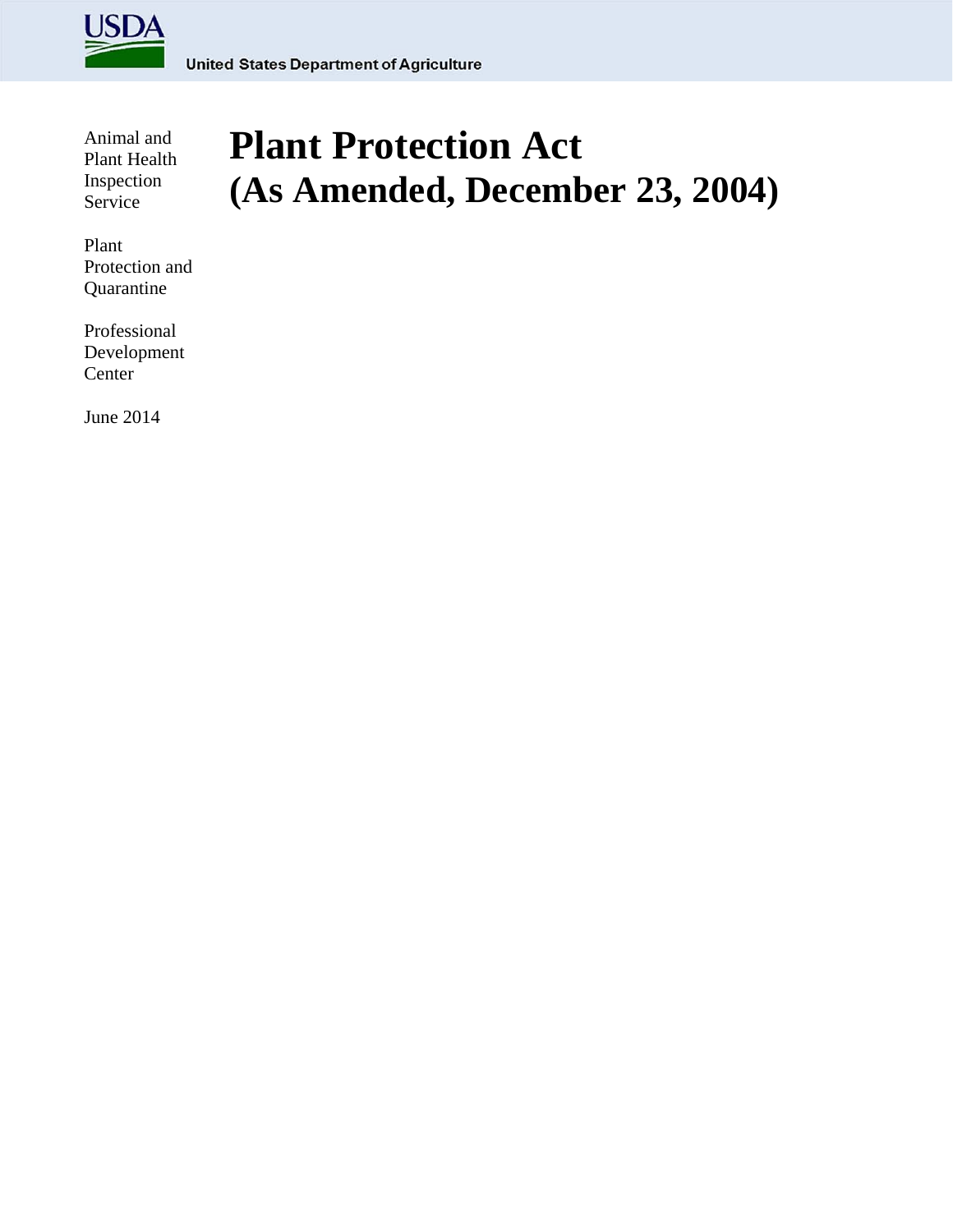# Q:\COMP\AGMISC\PPA

## **28. PLANT PROTECTION ACT**

÷

[As Amended Through Public Law 108–498, Dec. 23, 2004]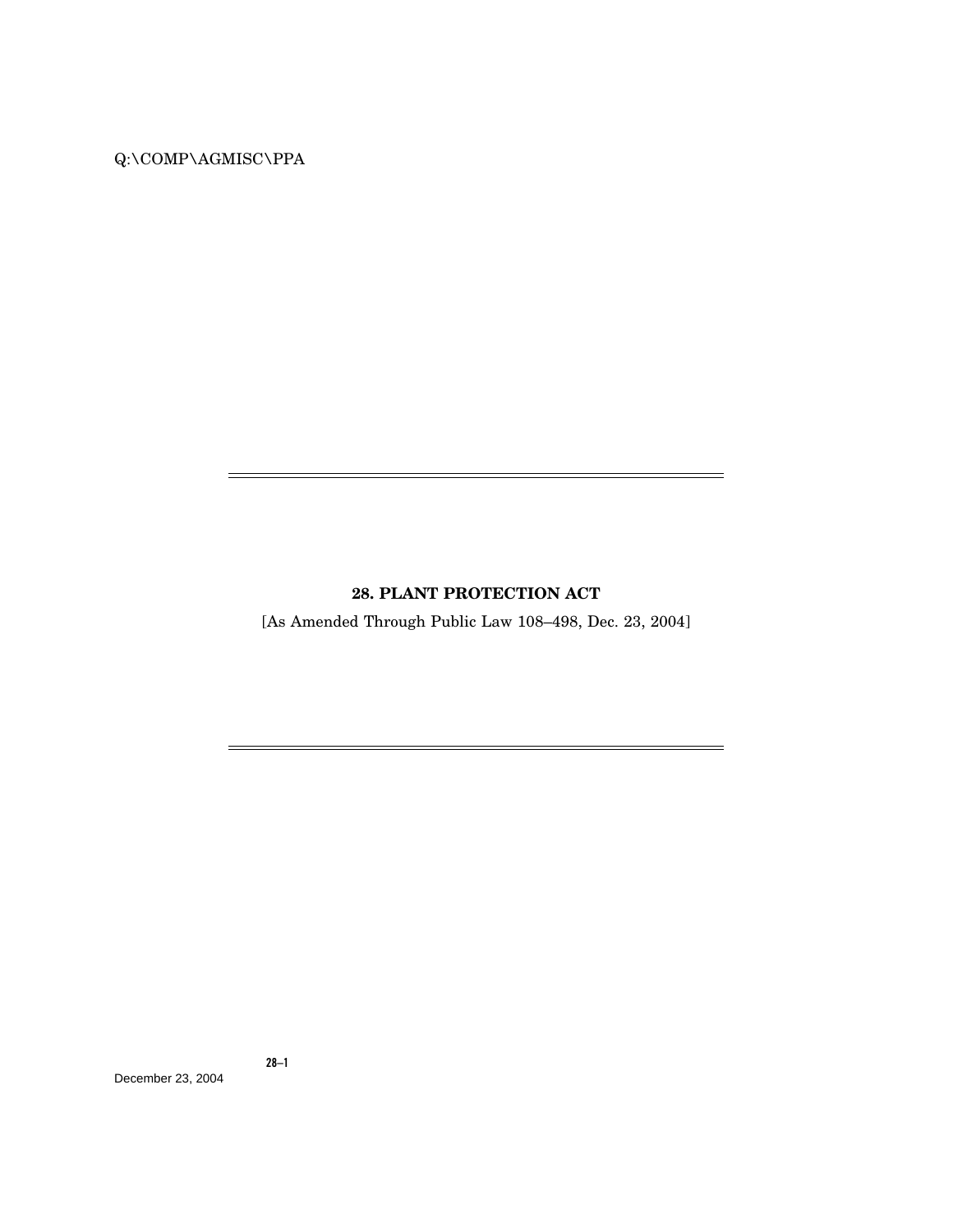### **28. PLANT PROTECTION ACT**

#### Title IV of the Agricultural Risk Protection Act of 2000 (Public Law 106–224)

#### TABLE OF CONTENTS<sup>1</sup>

#### \* \* \* \* \* \* \* TITLE IV—PLANT PROTECTION ACT

- Sec. 401. Short title.
- Sec. 402. Findings.
- Sec. 403. Definitions.

#### SUBTITLE A—PLANT PROTECTION

- Sec. 411. Regulation of movement of plant pests.
- Sec. 412. Regulation of movement of plants, plant products, biological control organisms, noxious weeds, articles, and means of conveyance.
- Sec. 413. Notification and holding requirements upon arrival.
- Sec. 414. General remedial measures for new plant pests and noxious weeds.
- Sec. 415. Declaration of extraordinary emergency and resulting authorities.
- Sec. 416. Recovery of compensation for unauthorized activities.
- Sec. 417. Control of grasshoppers and mormon crickets.
- Sec. 418. Certification for exports.
- Sec. 419. Methyl bromide.

#### SUBTITLE B—INSPECTION AND ENFORCEMENT

- Sec. 421. Inspections, seizures, and warrants.
- Sec. 422. Collection of information.
- Sec. 423. Subpoena authority.
- Sec. 424. Penalties for violation.
- Sec. 425. Enforcement actions of Attorney General.
- Sec. 426. Court jurisdiction.

#### SUBTITLE C—MISCELLANEOUS PROVISIONS

- Sec. 431. Cooperation.
- Sec. 432. Buildings, land, people, claims, and agreements.
- Sec. 433. Reimbursable agreements.
- Sec. 434. Regulations and orders.
- Sec. 435. Protection for mail handlers.
- Sec. 436. Preemption.
- Sec. 437. Severability.
- Sec. 438. Repeal of superseded laws.

#### SUBTITLE D—AUTHORIZATION OF APPROPRIATIONS

- Sec. 441. Authorization of appropriations.
- Sec. 442. Transfer authority.

#### SUBTITLE E—NOXIOUS WEED CONTROL AND ERADICATION

- Sec. 451. Short title.
- Sec. 452. Definitions.
- Sec. 453. Establishment of program.
- Sec. 454. Grants to weed management entities.

<sup>&</sup>lt;sup>1</sup> This table of contents is up-to-date and is included for the convenience of the reader.

**<sup>28–3</sup>**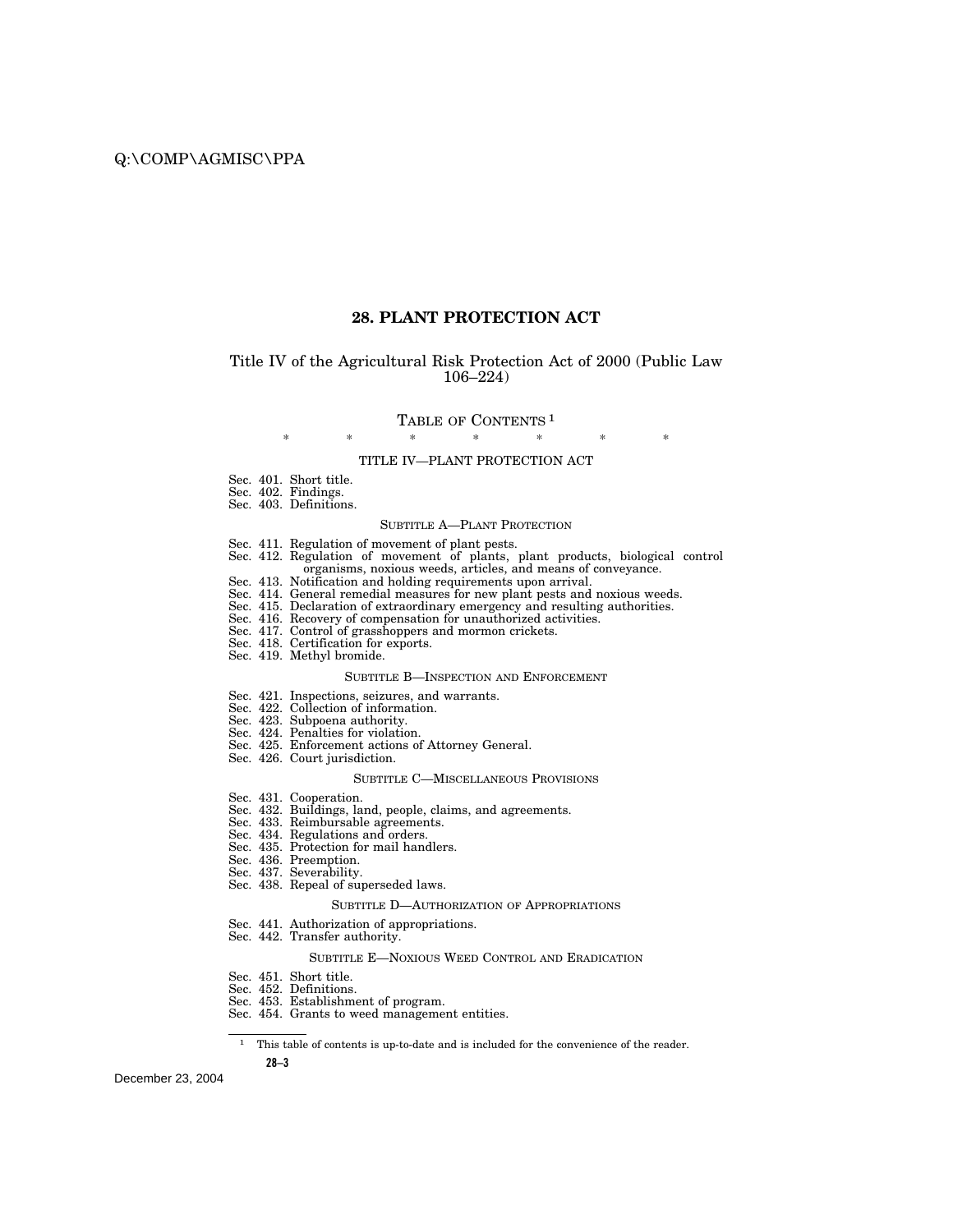#### **Sec. 401 PLANT PROTECTION ACT 28–4**

Sec. 455. Agreements.

Sec. 456. Relationship to other programs. Sec. 457. Authorization of Appropriations.

# **TITLE IV—PLANT PROTECTION ACT**

#### **SEC. 401.** ø**7 U.S.C. 7701 note**¿ **SHORT TITLE.**

This title may be cited as the "Plant Protection Act".

#### **SEC. 402. [7 U.S.C. 7701] FINDINGS.**

Congress finds that—

(1) the detection, control, eradication, suppression, prevention, or retardation of the spread of plant pests or noxious weeds is necessary for the protection of the agriculture, environment, and economy of the United States;

(2) biological control is often a desirable, low-risk means of ridding crops and other plants of plant pests and noxious weeds, and its use should be facilitated by the Department of Agriculture, other Federal agencies, and States whenever feasible;

(3) it is the responsibility of the Secretary to facilitate exports, imports, and interstate commerce in agricultural products and other commodities that pose a risk of harboring plant pests or noxious weeds in ways that will reduce, to the extent practicable, as determined by the Secretary, the risk of dissemination of plant pests or noxious weeds;

(4) decisions affecting imports, exports, and interstate movement of products regulated under this title shall be based on sound science;

(5) the smooth movement of enterable plants, plant products, biological control organisms, or other articles into, out of, or within the United States is vital to the United State's economy and should be facilitated to the extent possible;

(6) export markets could be severely impacted by the introduction or spread of plant pests or noxious weeds into or within the United States;

(7) the unregulated movement of plant pests, noxious weeds, plants, certain biological control organisms, plant products, and articles capable of harboring plant pests or noxious weeds could present an unacceptable risk of introducing or spreading plant pests or noxious weeds;

(8) the existence on any premises in the United States of a plant pest or noxious weed new to or not known to be widely prevalent in or distributed within and throughout the United States could constitute a threat to crops and other plants or plant products of the United States and burden interstate commerce or foreign commerce; and

(9) all plant pests, noxious weeds, plants, plant products, articles capable of harboring plant pests or noxious weeds regulated under this title are in or affect interstate commerce or foreign commerce.

**SEC. 403. [7 U.S.C. 7702] DEFINITIONS.** 

In this title: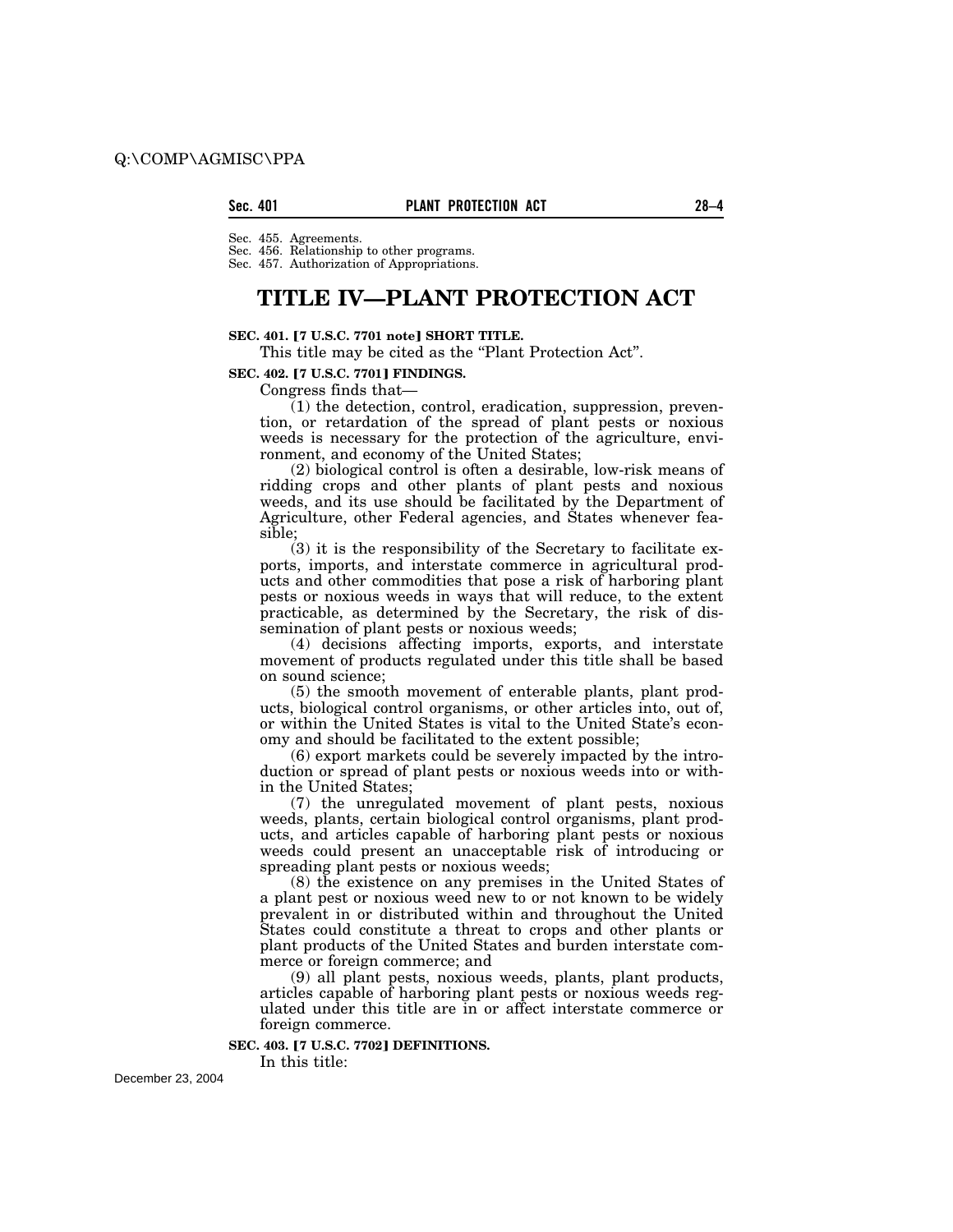(1) ARTICLE.—The term ''article'' means any material or tangible object that could harbor plant pests or noxious weeds.

(2) BIOLOGICAL CONTROL ORGANISM.—The term ''biological control organism'' means any enemy, antagonist, or competitor used to control a plant pest or noxious weed.

(3) ENTER AND ENTRY.—The terms "enter" and "entry" mean to move into, or the act of movement into, the commerce of the United States.

(4) EXPORT AND EXPORTATION.—The terms "export" and "exportation" mean to move from, or the act of movement from, the United States to any place outside the United States.

(5) IMPORT AND IMPORTATION.—The terms ''import'' and ''importation'' mean to move into, or the act of movement into, the territorial limits of the United States.

(6) INTERSTATE.—The term ''interstate'' means—

(A) from one State into or through any other State; or (B) within the District of Columbia, Guam, the Virgin Islands of the United States, or any other territory or possession of the United States.

(7) INTERSTATE COMMERCE.—The term ''interstate commerce'' means trade, traffic, or other commerce—

(A) between a place in a State and a point in another State, or between points within the same State but through any place outside that State; or

(B) within the District of Columbia, Guam, the Virgin Islands of the United States, or any other territory or possession of the United States.

(8) MEANS OF CONVEYANCE.—The term ''means of conveyance'' means any personal property used for or intended for use for the movement of any other personal property.

(9) MOVE AND RELATED TERMS.—The terms ''move'', ''moving", and "movement" mean—

(A) to carry, enter, import, mail, ship, or transport;

(B) to aid, abet, cause, or induce the carrying, entering, importing, mailing, shipping, or transporting;

(C) to offer to carry, enter, import, mail, ship, or transport;

(D) to receive to carry, enter, import, mail, ship, or transport;

(E) to release into the environment; or

(F) to allow any of the activities described in a preceding subparagraph.

(10) NOXIOUS WEED.—The term ''noxious weed'' means any plant or plant product that can directly or indirectly injure or cause damage to crops (including nursery stock or plant products), livestock, poultry, or other interests of agriculture, irrigation, navigation, the natural resources of the United States, the public health, or the environment.

(11) PERMIT.—The term ''permit'' means a written or oral authorization, including by electronic methods, by the Secretary to move plants, plant products, biological control organisms, plant pests, noxious weeds, or articles under conditions prescribed by the Secretary.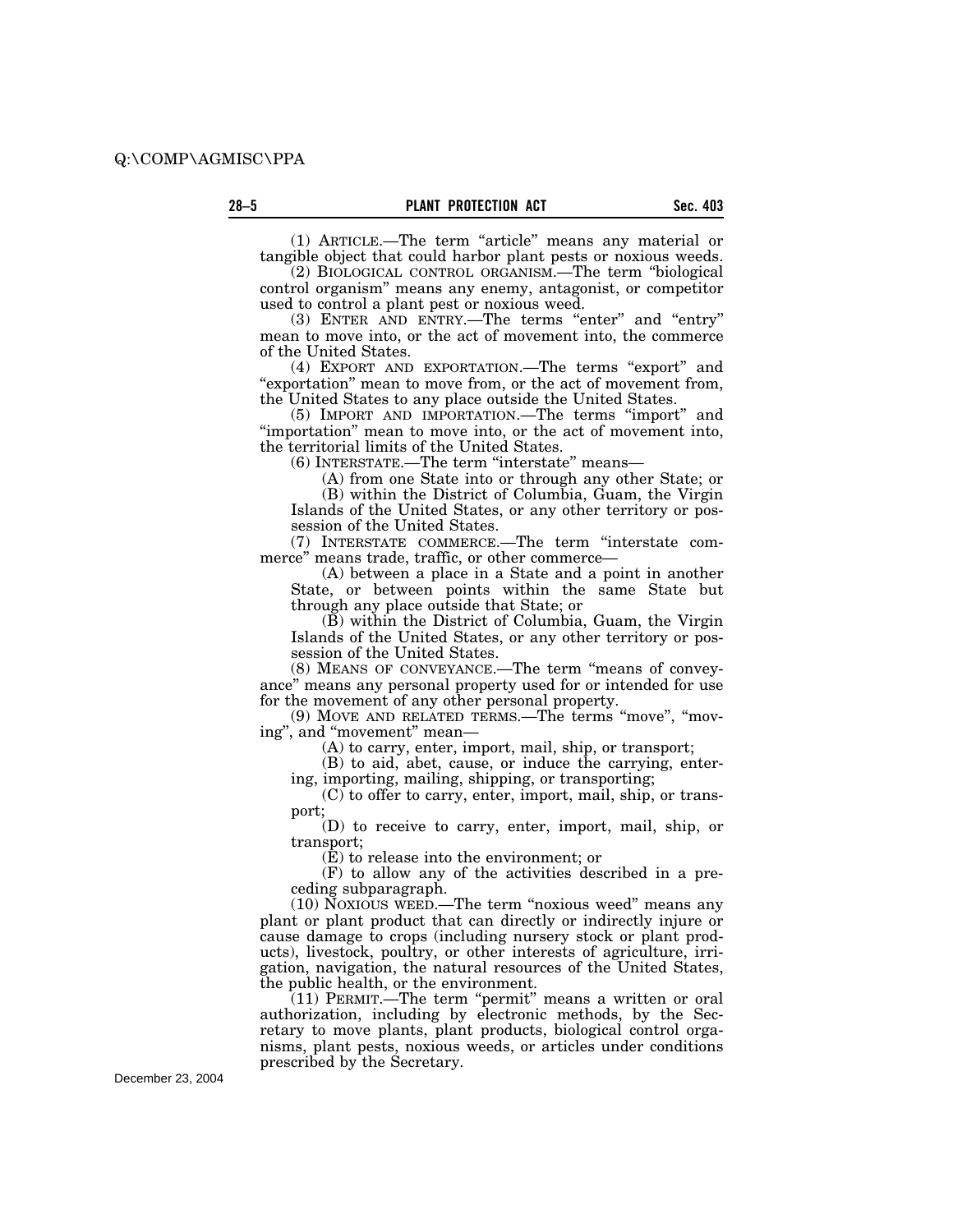(12) PERSON.—The term ''person'' means any individual, partnership, corporation, association, joint venture, or other legal entity.

(13) PLANT.—The term ''plant'' means any plant (including any plant part) for or capable of propagation, including a tree, a tissue culture, a plantlet culture, pollen, a shrub, a vine, a cutting, a graft, a scion, a bud, a bulb, a root, and a seed.

(14) PLANT PEST.—The term ''plant pest'' means any living stage of any of the following that can directly or indirectly injure, cause damage to, or cause disease in any plant or plant product:

(A) A protozoan.

(B) A nonhuman animal.

(C) A parasitic plant.

(D) A bacterium.

(E) A fungus.

(F) A virus or viroid.

(G) An infectious agent or other pathogen.

(H) Any article similar to or allied with any of the articles specified in the preceding subparagraphs.

(15) PLANT PRODUCT.—The term ''plant product'' means— (A) any flower, fruit, vegetable, root, bulb, seed, or

other plant part that is not included in the definition of plant; or

(B) any manufactured or processed plant or plant part. (16) SECRETARY.—The term ''Secretary'' means the Secretary of Agriculture.

(17) STATE.—The term ''State'' means any of the several States of the United States, the Commonwealth of the Northern Mariana Islands, the Commonwealth of Puerto Rico, the District of Columbia, Guam, the Virgin Islands of the United States, or any other territory or possession of the United States.

(18) SYSTEMS APPROACH.—For the purposes of section 412(e), the term ''systems approach'' means a defined set of phytosanitary procedures, at least two of which have an independent effect in mitigating pest risk associated with the movement of commodities.

(19) THIS TITLE.—Except when used in this section, the term ''this title'' includes any regulation or order issued by the Secretary under the authority of this title.

(20) UNITED STATES.—The term ''United States'' means all of the States.

# **Subtitle A—Plant Protection**

#### SEC. 411. **[7 U.S.C. 7711] REGULATION OF MOVEMENT OF PLANT PESTS.**

(a) PROHIBITION OF UNAUTHORIZED MOVEMENT OF PLANT PESTS.—Except as provided in subsection (c), no person shall import, enter, export, or move in interstate commerce any plant pest, unless the importation, entry, exportation, or movement is authorized under general or specific permit and is in accordance with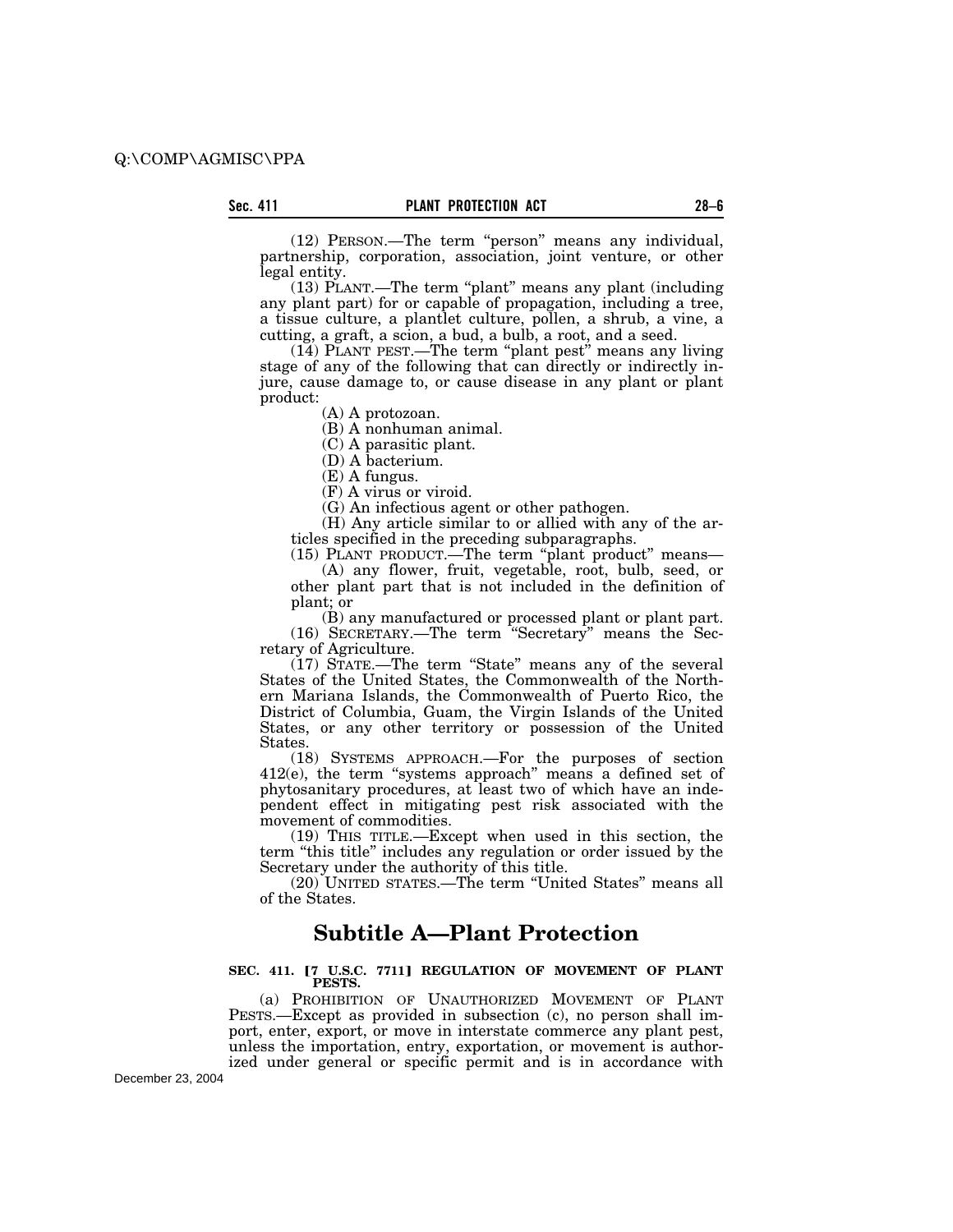such regulations as the Secretary may issue to prevent the introduction of plant pests into the United States or the dissemination of plant pests within the United States.

(b) REQUIREMENTS FOR PROCESSES.—The Secretary shall ensure that the processes used in developing regulations under subsection (a) governing consideration of import requests are based on sound science and are transparent and accessible.

(c) AUTHORIZATION OF MOVEMENT OF PLANT PESTS BY REGULA-TION.—

(1) EXCEPTION TO PERMIT REQUIREMENT.—The Secretary may issue regulations to allow the importation, entry, exportation, or movement in interstate commerce of specified plant pests without further restriction if the Secretary finds that a permit under subsection (a) is not necessary.

(2) PETITION TO ADD OR REMOVE PLANT PESTS FROM REGU-LATION.—Any person may petition the Secretary to add a plant pest to, or remove a plant pest from, the regulations issued by the Secretary under paragraph (1).

(3) RESPONSE TO PETITION BY THE SECRETARY.—In the case of a petition submitted under paragraph (2), the Secretary shall act on the petition within a reasonable time and notify the petitioner of the final action the Secretary takes on the petition. The Secretary's determination on the petition shall be based on sound science.

(d) PROHIBITION OF UNAUTHORIZED MAILING OF PLANT PESTS.

(1) IN GENERAL.—Any letter, parcel, box, or other package containing any plant pest, whether sealed as letter-rate postal matter or not, is nonmailable and shall not knowingly be conveyed in the mail or delivered from any post office or by any mail carrier, unless the letter, parcel, box, or other package is mailed in compliance with such regulations as the Secretary may issue to prevent the dissemination of plant pests into the United States or interstate.

(2) APPLICATION OF POSTAL LAWS AND REGULATIONS.— Nothing in this subsection authorizes any person to open any mailed letter or other mailed sealed matter except in accordance with the postal laws and regulations.

(e) REGULATIONS.—Regulations issued by the Secretary to implement subsections (a), (c), and (d) may include provisions requiring that any plant pest imported, entered, to be exported, moved in interstate commerce, mailed, or delivered from any post office—

(1) be accompanied by a permit issued by the Secretary prior to the importation, entry, exportation, movement in interstate commerce, mailing, or delivery of the plant pest;

(2) be accompanied by a certificate of inspection issued (in a manner and form required by the Secretary) by appropriate officials of the country or State from which the plant pest is to be moved;

(3) be raised under post-entry quarantine conditions by or under the supervision of the Secretary for the purposes of determining whether the plant pest—

(A) may be infested with other plant pests;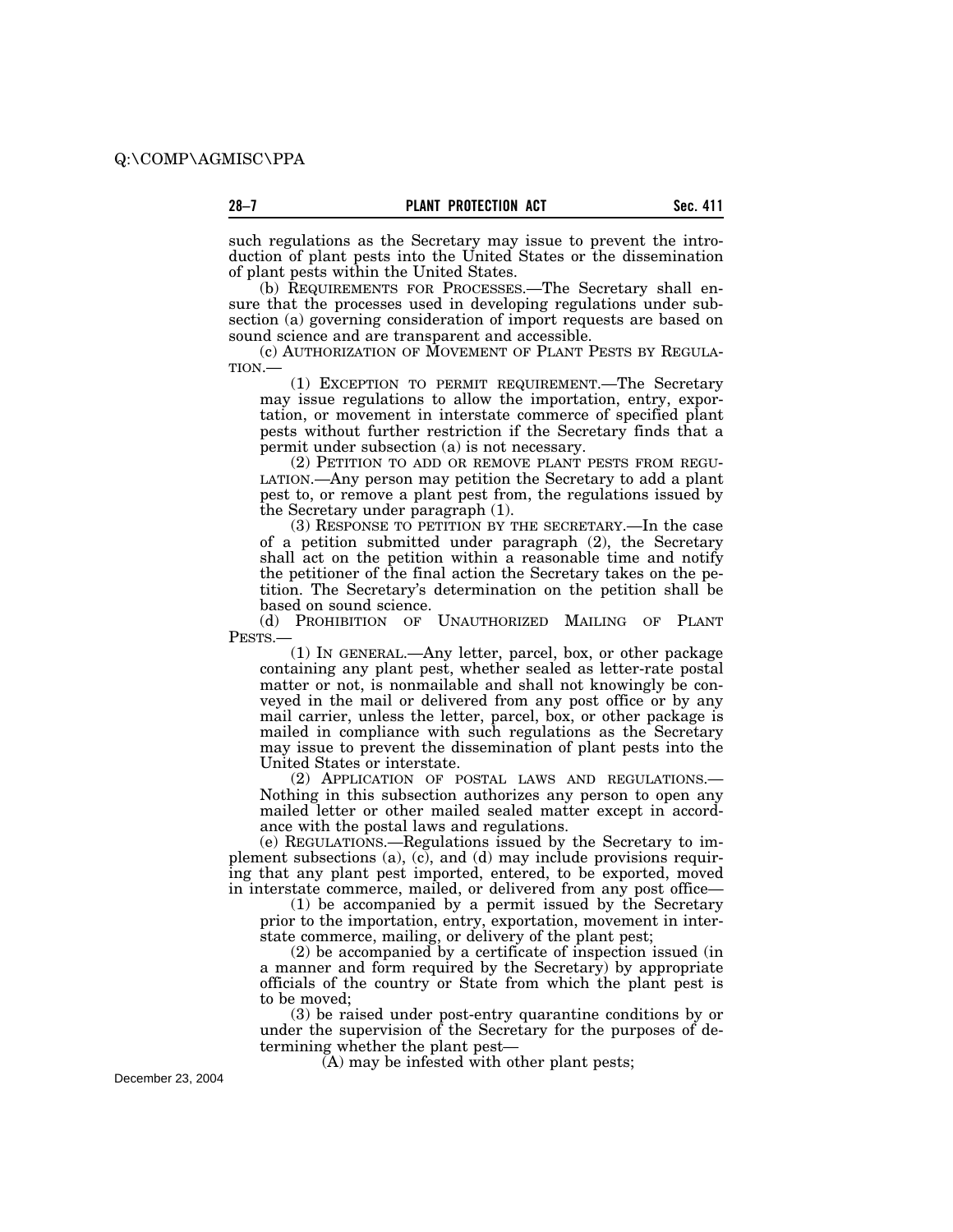(B) may pose a significant risk of causing injury to, damage to, or disease in any plant or plant product; or

(C) may be a noxious weed; and

(4) be subject to remedial measures the Secretary determines to be necessary to prevent the spread of plant pests.

#### SEC. 412. <sup>[7 U.S.C. 7712] REGULATION OF MOVEMENT OF PLANTS,</sup> **PLANT PRODUCTS, BIOLOGICAL CONTROL ORGANISMS, NOXIOUS WEEDS, ARTICLES, AND MEANS OF CONVEY-ANCE.**

(a) IN GENERAL.—The Secretary may prohibit or restrict the importation, entry, exportation, or movement in interstate commerce of any plant, plant product, biological control organism, noxious weed, article, or means of conveyance, if the Secretary determines that the prohibition or restriction is necessary to prevent the introduction into the United States or the dissemination of a plant pest or noxious weed within the United States.

(b) POLICY.—The Secretary shall ensure that processes used in developing regulations under this section governing consideration of import requests are based on sound science and are transparent and accessible.

(c) REGULATIONS.—The Secretary may issue regulations to implement subsection (a), including regulations requiring that any plant, plant product, biological control organism, noxious weed, article, or means of conveyance imported, entered, to be exported, or moved in interstate commerce—

(1) be accompanied by a permit issued by the Secretary prior to the importation, entry, exportation, or movement in interstate commerce;

(2) be accompanied by a certificate of inspection issued (in a manner and form required by the Secretary) by appropriate officials of the country or State from which the plant, plant product, biological control organism, noxious weed, article, or means of conveyance is to be moved;

(3) be subject to remedial measures the Secretary determines to be necessary to prevent the spread of plant pests or noxious weeds; and

(4) with respect to plants or biological control organisms, be grown or handled under post-entry quarantine conditions by or under the supervision of the Secretary for the purposes of determining whether the plant or biological control organism may be infested with plant pests or may be a plant pest or noxious weed.

(d) NOTICE.—Not later than 1 year after the date of the enactment of this Act, the Secretary shall publish for public comment a notice describing the procedures and standards that govern the consideration of import requests. The notice shall—

(1) specify how public input will be sought in advance of and during the process of promulgating regulations necessitating a risk assessment in order to ensure a fully transparent and publicly accessible process; and

(2) include consideration of the following:

(A) Public announcement of import requests that will necessitate a risk assessment.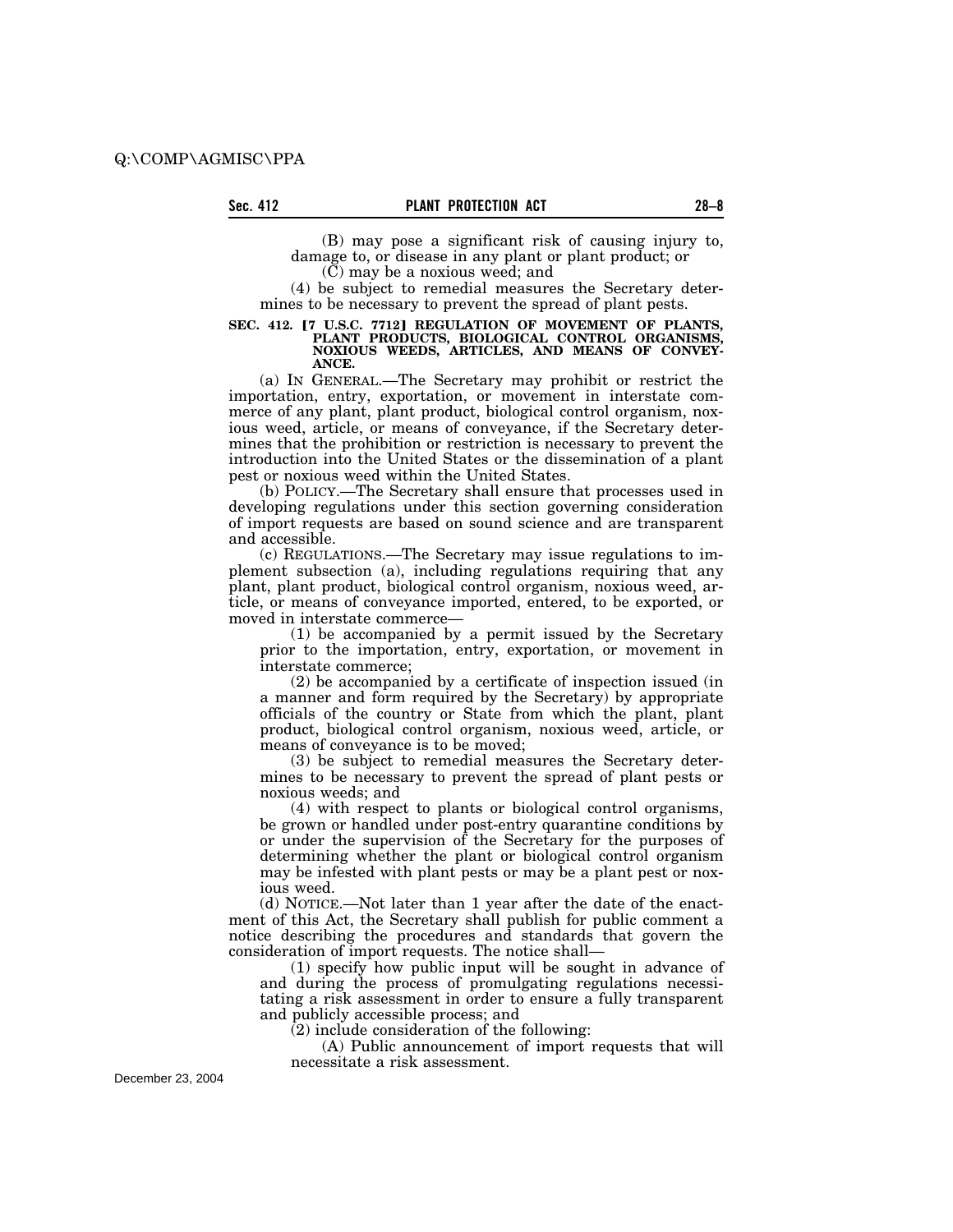(B) A process for assigning major/nonroutine or minor/ routine status to such requests based on current state of supporting scientific information.

(C) A process for assigning priority to requests.

(D) Guidelines for seeking relevant scientific and economic information in advance of initiating informal rulemaking.

(E) Guidelines for ensuring availability and transparency of assumptions and uncertainties in the risk assessment process including applicable risk mitigation measures relied upon individually or as components of a system of mitigative measures proposed consistent with the purposes of this title.<br>(e) STUDY AND REPORT ON SYSTEMS APPROACH.—

 $(1)$  STUDY.—The Secretary shall conduct a study of the role for and application of systems approaches designed to guard against the introduction of plant pathogens into the United States associated with proposals to import plants or plant products into the United States.

(2) PARTICIPATION BY SCIENTISTS.—In conducting the study the Secretary shall ensure participation by scientists from State departments of agriculture, colleges and universities, the private sector, and the Agricultural Research Service.

(3) REPORT.—Not later than 2 years after the date of the enactment of this Act, the Secretary shall submit a report on the results of the study conducted under this section to the Committee on Agriculture, Nutrition, and Forestry of the Senate and the Committee on Agriculture of the House of Representatives.

(f ) NOXIOUS WEEDS.—

(1) REGULATIONS.—In the case of noxious weeds, the Secretary may publish, by regulation, a list of noxious weeds that are prohibited or restricted from entering the United States or that are subject to restrictions on interstate movement within the United States.

(2) PETITION TO ADD OR REMOVE PLANTS FROM REGULA-TION.—Any person may petition the Secretary to add a plant species to, or remove a plant species from, the regulations issued by the Secretary under this subsection.

(3) DUTIES OF THE SECRETARY.—In the case of a petition submitted under paragraph (2), the Secretary shall act on the petition within a reasonable time and notify the petitioner of the final action the Secretary takes on the petition. The Secretary's determination on the petition shall be based on sound science.

(g) BIOLOGICAL CONTROL ORGANISMS.—

(1) REGULATIONS.—In the case of biological control organisms, the Secretary may publish, by regulation, a list of organisms whose movement in interstate commerce is not prohibited or restricted. Any listing may take into account distinctions between organisms such as indigenous, nonindigenous, newly introduced, or commercially raised.

(2) PETITION TO ADD OR REMOVE BIOLOGICAL CONTROL OR-GANISMS FROM THE REGULATIONS.—Any person may petition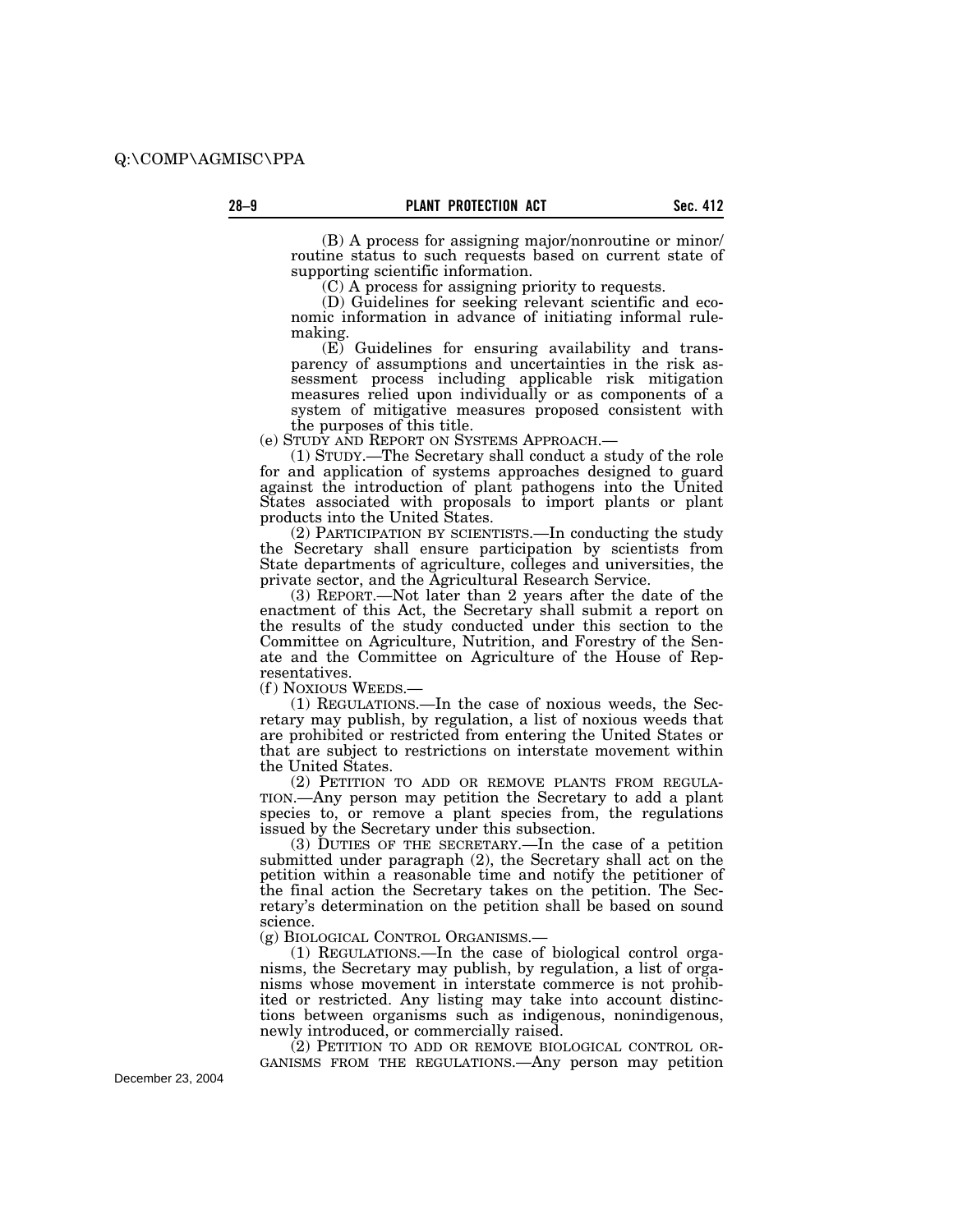the Secretary to add a biological control organism to, or remove a biological control organism from, the regulations issued by the Secretary under this subsection.

(3) DUTIES OF THE SECRETARY.—In the case of a petition submitted under paragraph (2), the Secretary shall act on the petition within a reasonable time and notify the petitioner of the final action the Secretary takes on the petition. The Secretary's determination on the petition shall be based on sound science.

#### **SEC. 413. [7 U.S.C. 7713] NOTIFICATION AND HOLDING REQUIREMENTS UPON ARRIVAL.**

(a) DUTY OF SECRETARY OF THE TREASURY.—

(1) NOTIFICATION.—The Secretary of the Treasury shall promptly notify the Secretary of Agriculture of the arrival of any plant, plant product, biological control organism, plant pest, or noxious weed at a port of entry.

(2) HOLDING.—The Secretary of the Treasury shall hold a plant, plant product, biological control organism, plant pest, or noxious weed for which notification is made under paragraph (1) at the port of entry until the plant, plant product, biological control organism, plant pest, or noxious weed—

 $(\overline{A})$  is inspected and authorized for entry into or transit movement through the United States; or

(B) is otherwise released by the Secretary of Agriculture.

(3) EXCEPTIONS.—Paragraphs (1) and (2) shall not apply to any plant, plant product, biological control organism, plant pest, or noxious weed that is imported from a country or region of a country designated by the Secretary of Agriculture, pursuant to regulations, as exempt from the requirements of such paragraphs.

(b) DUTY OF RESPONSIBLE PARTIES.—

(1) NOTIFICATION.—The person responsible for any plant, plant product, biological control organism, plant pest, noxious weed, article, or means of conveyance required to have a permit under section 411 or 412 shall provide the notification described in paragraph (3) as soon as possible after the arrival of the plant, plant product, biological control organism, plant pest, noxious weed, article, or means of conveyance at a port of entry and before the plant, plant product, biological control organism, plant pest, noxious weed, article, or means of conveyance is moved from the port of entry.

(2) SUBMISSION.—The notification shall be provided to the Secretary, or, at the Secretary's direction, to the proper official of the State to which the plant, plant product, biological control organism, plant pest, noxious weed, article, or means of conveyance is destined, or both, as the Secretary may prescribe.

(3) ELEMENTS OF NOTIFICATION.—The notification shall consist of the following:

(A) The name and address of the consignee.

(B) The nature and quantity of the plant, plant product, biological control organism, plant pest, noxious weed, article, or means of conveyance proposed to be moved.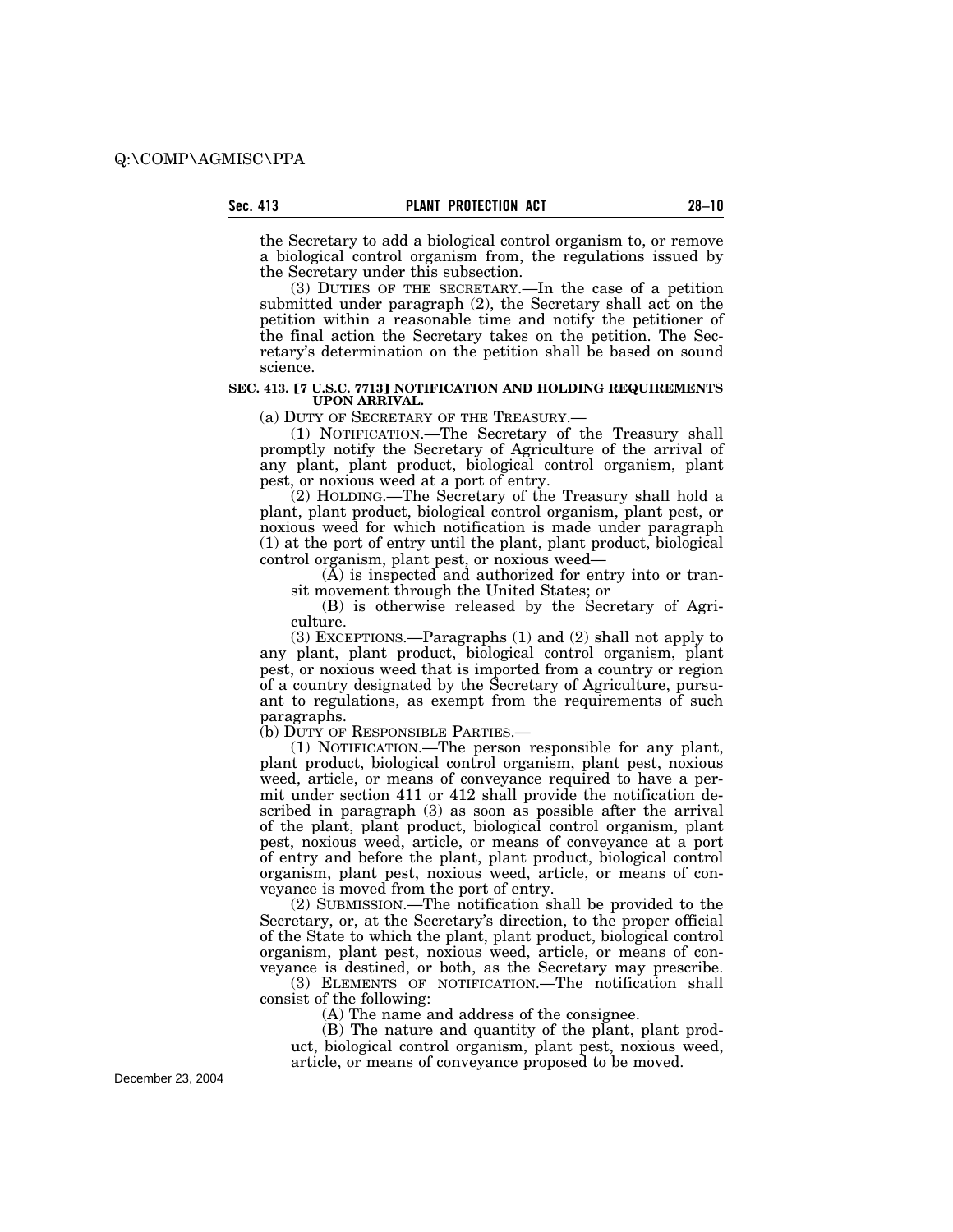(C) The country and locality where the plant, plant product, biological control organism, plant pest, noxious weed, article, or means of conveyance was grown, produced, or located.

(c) PROHIBITION ON MOVEMENT OF ITEMS WITHOUT AUTHORIZA-TION.—No person shall move from a port of entry or interstate any imported plant, plant product, biological control organism, plant pest, noxious weed, article, or means of conveyance unless the imported plant, plant product, biological control organism, plant pest, noxious weed, article, or means of conveyance—

(1) is inspected and authorized for entry into or transit movement through the United States; or

(2) is otherwise released by the Secretary.

#### **SEC. 414. [7 U.S.C. 7714] GENERAL REMEDIAL MEASURES FOR NEW PLANT PESTS AND NOXIOUS WEEDS.**

(a) AUTHORITY TO HOLD, TREAT, OR DESTROY ITEMS.—If the Secretary considers it necessary in order to prevent the dissemination of a plant pest or noxious weed that is new to or not known to be widely prevalent or distributed within and throughout the United States, the Secretary may hold, seize, quarantine, treat, apply other remedial measures to, destroy, or otherwise dispose of any plant, plant pest, noxious weed, biological control organism, plant product, article, or means of conveyance that—

(1) is moving into or through the United States or interstate, or has moved into or through the United States or interstate, and—

(A) the Secretary has reason to believe is a plant pest or noxious weed or is infested with a plant pest or noxious weed at the time of the movement; or

(B) is or has been otherwise in violation of this title; (2) has not been maintained in compliance with a postentry quarantine requirement; or

 $(3)$  is the progeny of any plant, biological control organism, plant product, plant pest, or noxious weed that is moving into or through the United States or interstate, or has moved into the United States or interstate, in violation of this title.

(b) AUTHORITY TO ORDER AN OWNER TO TREAT OR DESTROY.—

(1) IN GENERAL.—The Secretary may order the owner of any plant, biological control organism, plant product, plant pest, noxious weed, article, or means of conveyance subject to action under subsection (a) to treat, apply other remedial measures to, destroy, or otherwise dispose of the plant, biological control organism, plant product, plant pest, noxious weed, article, or means of conveyance, without cost to the Federal Government and in the manner the Secretary considers appropriate.

(2) FAILURE TO COMPLY.—If the owner fails to comply with the Secretary's order under this subsection, the Secretary may take an action authorized by subsection (a) and recover from the owner the costs of any care, handling, application of remedial measures, or disposal incurred by the Secretary in connection with actions taken under subsection (a).

(c) CLASSIFICATION SYSTEM.—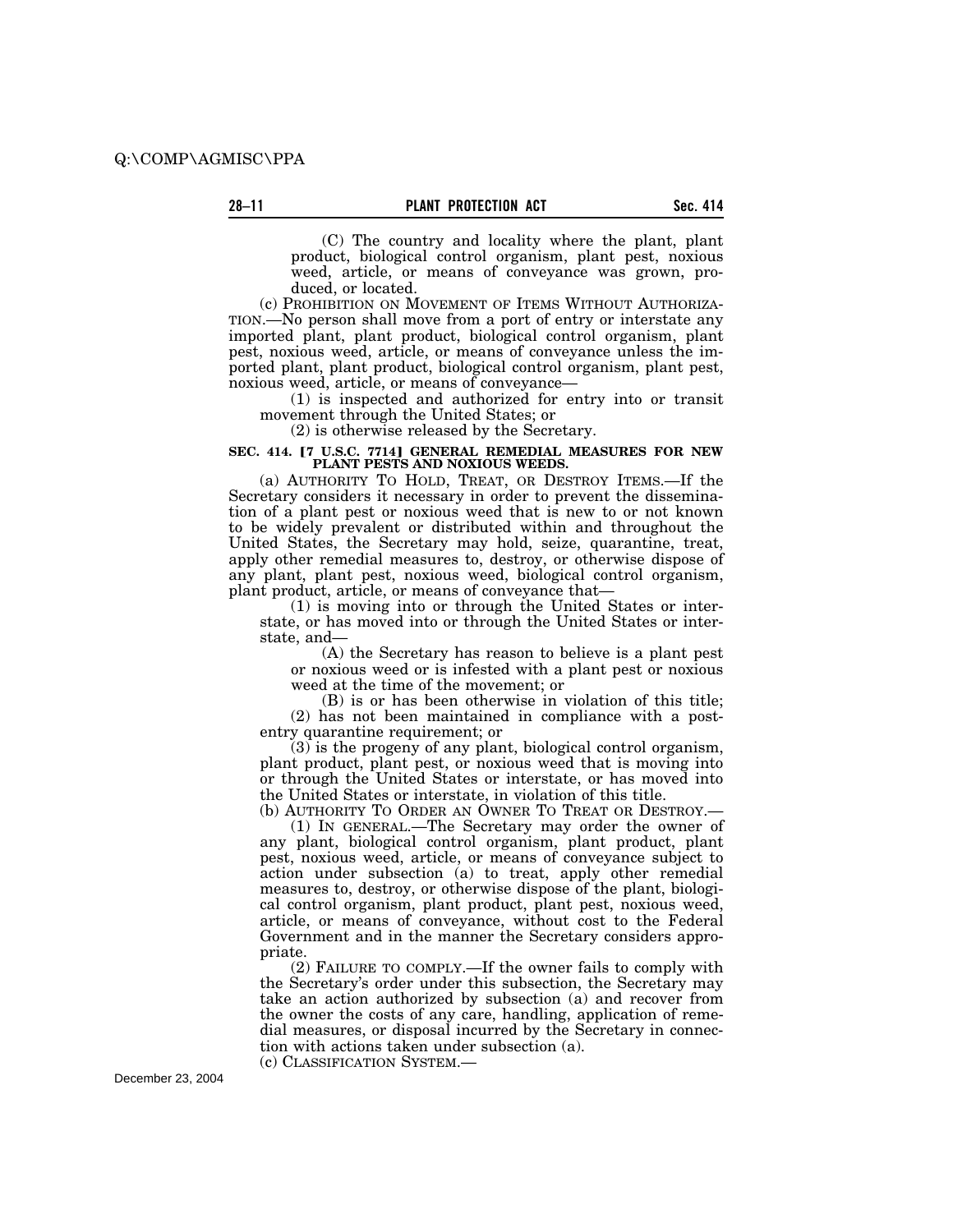(1) DEVELOPMENT REQUIRED.—To facilitate control of noxious weeds, the Secretary may develop a classification system to describe the status and action levels for noxious weeds. The classification system may include the current geographic distribution, relative threat, and actions initiated to prevent introduction or distribution.

(2) MANAGEMENT PLANS.—In conjunction with the classification system, the Secretary may develop integrated management plans for noxious weeds for the geographic region or ecological range where the noxious weed is found in the United States.

(d) APPLICATION OF LEAST DRASTIC ACTION.—No plant, biological control organism, plant product, plant pest, noxious weed, article, or means of conveyance shall be destroyed, exported, or returned to the shipping point of origin, or ordered to be destroyed, exported, or returned to the shipping point of origin under this section unless, in the opinion of the Secretary, there is no less drastic action that is feasible and that would be adequate to prevent the dissemination of any plant pest or noxious weed new to or not known to be widely prevalent or distributed within and throughout the United States.

# SEC. 415. **[7 U.S.C. 7715] DECLARATION OF EXTRAORDINARY EMER-**<br>GENCY AND RESULTING AUTHORITIES.

(a) AUTHORITY TO DECLARE.—If the Secretary determines that an extraordinary emergency exists because of the presence of a plant pest or noxious weed that is new to or not known to be widely prevalent in or distributed within and throughout the United States and that the presence of the plant pest or noxious weed threatens plants or plant products of the United States, the Secretary may—

(1) hold, seize, quarantine, treat, apply other remedial measures to, destroy, or otherwise dispose of, any plant, biological control organism, plant product, article, or means of conveyance that the Secretary has reason to believe is infested with the plant pest or noxious weed;

(2) quarantine, treat, or apply other remedial measures to any premises, including any plants, biological control organisms, plant products, articles, or means of conveyance on the premises, that the Secretary has reason to believe is infested with the plant pest or noxious weed;

(3) quarantine any State or portion of a State in which the Secretary finds the plant pest or noxious weed or any plant, biological control organism, plant product, article, or means of conveyance that the Secretary has reason to believe is infested with the plant pest or noxious weed; and

(4) prohibit or restrict the movement within a State of any plant, biological control organism, plant product, article, or means of conveyance when the Secretary determines that the prohibition or restriction is necessary to prevent the dissemination of the plant pest or noxious weed or to eradicate the plant pest or noxious weed.

(b) REQUIRED FINDING OF EMERGENCY.—The Secretary may take action under this section only upon finding, after review and consultation with the Governor or other appropriate official of the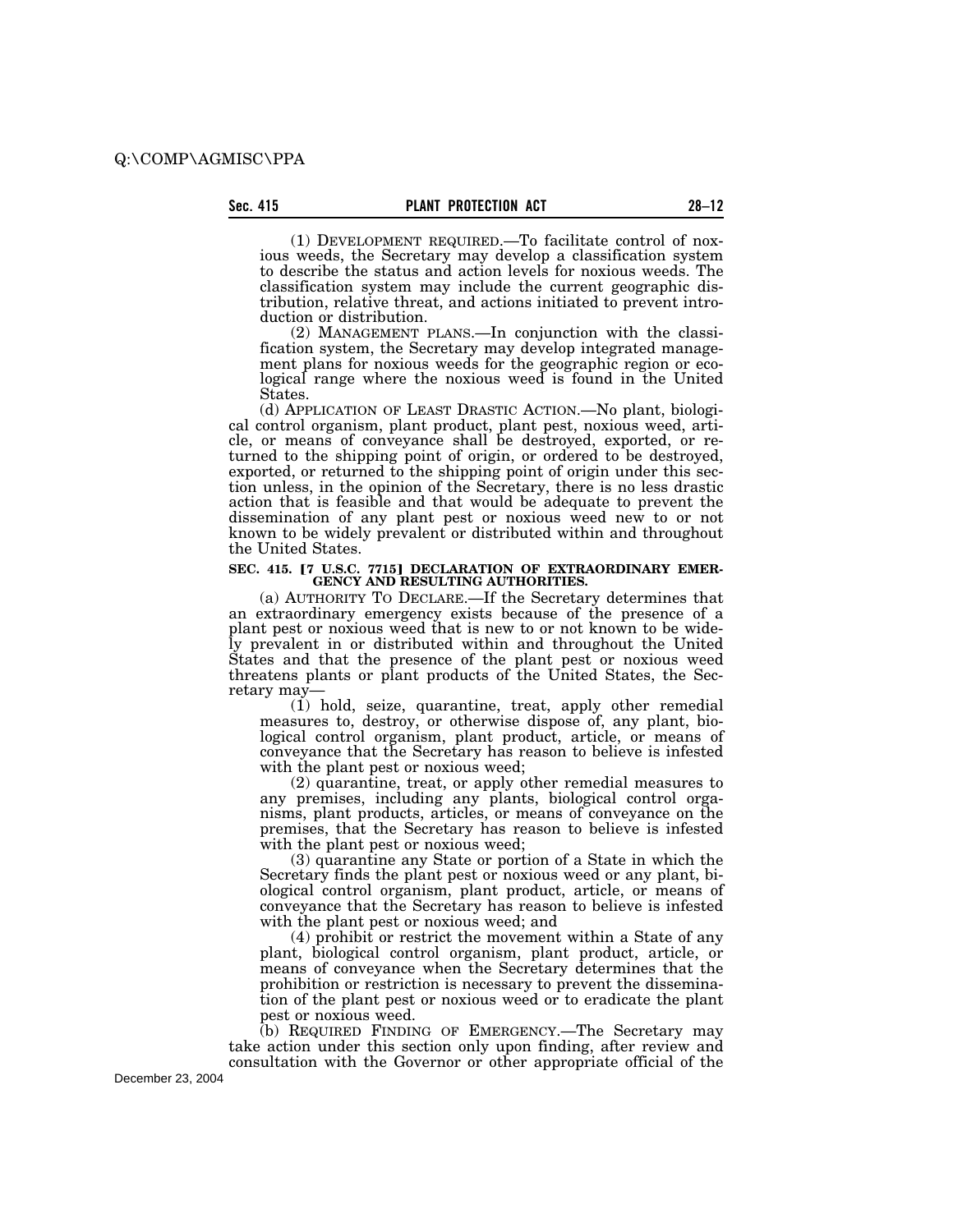State affected, that the measures being taken by the State are inadequate to eradicate the plant pest or noxious weed.<br>(c) NOTIFICATION PROCEDURES.—

(1) IN GENERAL.—Except as provided in paragraph  $(2)$ , before any action is taken in any State under this section, the Secretary shall notify the Governor or other appropriate official of the State affected, issue a public announcement, and file for publication in the Federal Register a statement of—

(A) the Secretary's findings;

(B) the action the Secretary intends to take;

(C) the reasons for the intended action; and

(D) where practicable, an estimate of the anticipated duration of the extraordinary emergency.

(2) TIME SENSITIVE ACTIONS.—If it is not possible to file for publication in the Federal Register prior to taking action, the filing shall be made within a reasonable time, not to exceed 10 business days, after commencement of the action.

(d) APPLICATION OF LEAST DRASTIC ACTION.—No plant, biological control organism, plant product, plant pest, noxious weed, article, or means of conveyance shall be destroyed, exported, or returned to the shipping point of origin, or ordered to be destroyed, exported, or returned to the shipping point of origin under this section unless, in the opinion of the Secretary, there is no less drastic action that is feasible and that would be adequate to prevent the dissemination of any plant pest or noxious weed new to or not known to be widely prevalent or distributed within and throughout the United States.

(e) PAYMENT OF COMPENSATION.—The Secretary may pay compensation to any person for economic losses incurred by the person as a result of action taken by the Secretary under this section. The determination by the Secretary of the amount of any compensation to be paid under this subsection shall be final and shall not be subject to judicial review or a review of longer than 60 days by any officer or employee of the Federal Government other than the Secretary or the designee of the Secretary.

# SEC. 416. [7 U.S.C. 7716] RECOVERY OF COMPENSATION FOR UNAU-<br> **THORIZED ACTIVITIES.**

(a) RECOVERY ACTION.—The owner of any plant, plant biological control organism, plant product, plant pest, noxious weed, article, or means of conveyance destroyed or otherwise disposed of by the Secretary under section 414 or 415 may bring an action against the United States to recover just compensation for the destruction or disposal of the plant, plant biological control organism, plant product, plant pest, noxious weed, article, or means of conveyance (not including compensation for loss due to delays incident to determining eligibility for importation, entry, exportation, movement in interstate commerce, or release into the environment), but only if the owner establishes that the destruction or disposal was not authorized under this title.

(b) TIME FOR ACTION; LOCATION.—An action under this section shall be brought not later than 1 year after the destruction or disposal of the plant, plant biological control organism, plant product, plant pest, noxious weed, article, or means of conveyance involved. The action may be brought in any United States district court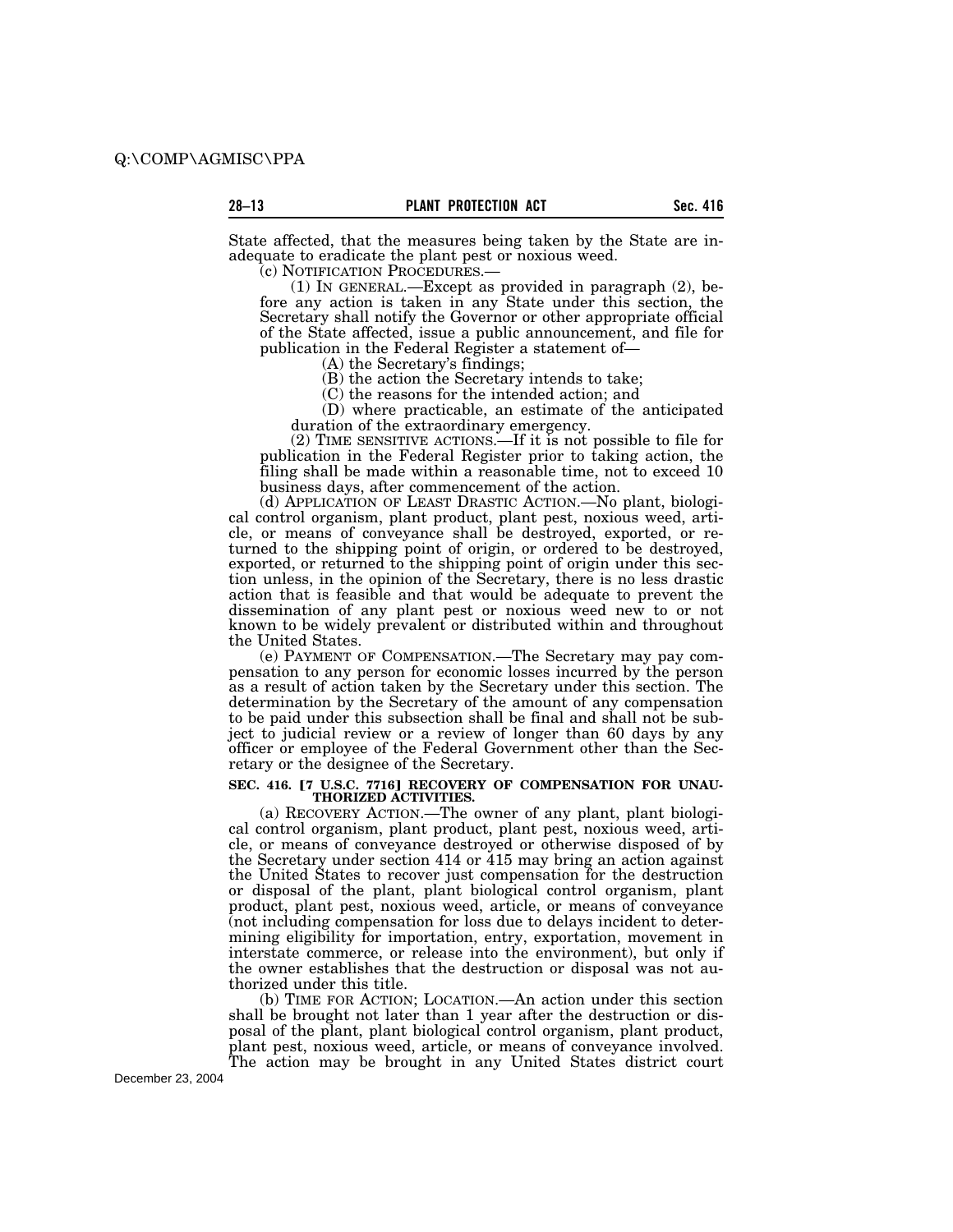where the owner is found, resides, transacts business, is licensed to do business, or is incorporated.

#### **SEC. 417.** ø**7 U.S.C. 7717**¿ **CONTROL OF GRASSHOPPERS AND MORMON CRICKETS.**

(a) IN GENERAL.—Subject to the availability of funds pursuant to this section, the Secretary shall carry out a program to control grasshoppers and Mormon crickets on all Federal lands to protect rangeland.

(b) TRANSFER AUTHORITY.—

(1) IN GENERAL.—Subject to paragraph (3), upon the request of the Secretary of Agriculture, the Secretary of the Interior shall transfer to the Secretary of Agriculture, from any noyear appropriations, funds for the prevention, suppression, and control of actual or potential grasshopper and Mormon cricket outbreaks on Federal lands under the jurisdiction of the Secretary of the Interior. The transferred funds shall be available only for the payment of obligations incurred on such Federal lands.

(2) TRANSFER REQUESTS.—Requests for the transfer of funds pursuant to this subsection shall be made as promptly as possible by the Secretary.

(3) LIMITATION.—Funds transferred pursuant to this subsection may not be used by the Secretary until funds specifically appropriated to the Secretary for grasshopper control have been exhausted.

(4) REPLENISHMENT OF TRANSFERRED FUNDS.—Funds transferred pursuant to this subsection shall be replenished by supplemental or regular appropriations, which shall be requested as promptly as possible.

(c) TREATMENT FOR GRASSHOPPERS AND MORMON CRICKETS.—

(1) IN GENERAL.—Subject to the availability of funds pursuant to this section, on request of the administering agency or the agriculture department of an affected State, the Secretary, to protect rangeland, shall immediately treat Federal, State, or private lands that are infested with grasshoppers or Mormon crickets at levels of economic infestation, unless the Secretary determines that delaying treatment will not cause greater economic damage to adjacent owners of rangeland.

(2) OTHER PROGRAMS.—In carrying out this section, the Secretary shall work in conjunction with other Federal, State, and private prevention, control, or suppression efforts to protect rangeland.

(d) FEDERAL COST SHARE OF TREATMENT.—

(1) CONTROL ON FEDERAL LANDS.—Out of funds made available or transferred under this section, the Secretary shall pay 100 percent of the cost of grasshopper or Mormon cricket control on Federal lands to protect rangeland.

(2) CONTROL ON STATE LANDS.—Out of funds made available under this section, the Secretary shall pay 50 percent of the cost of grasshopper or Mormon cricket control on State lands.

(3) CONTROL ON PRIVATE LANDS.—Out of funds made available under this section, the Secretary shall pay 33.3 percent of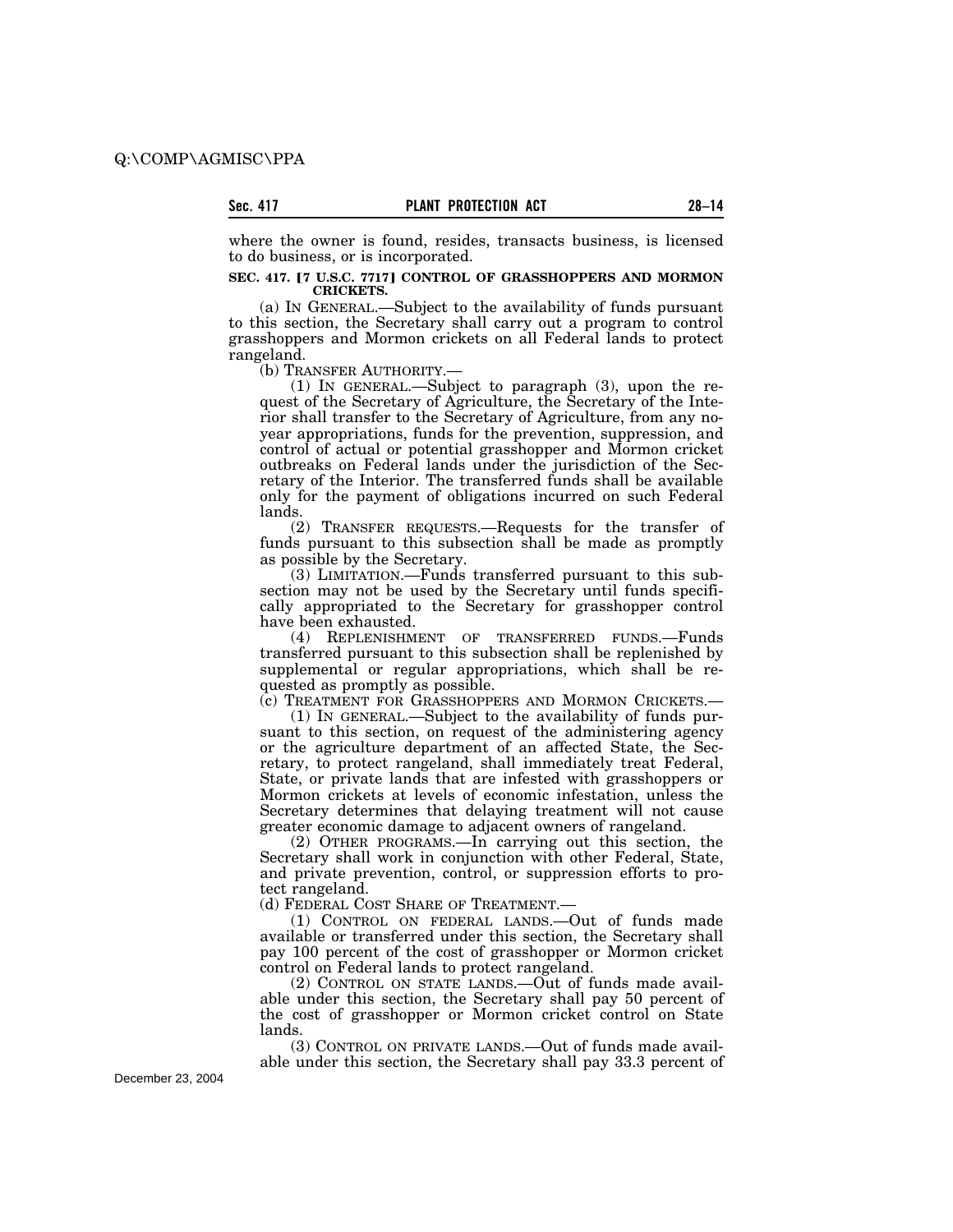the cost of grasshopper or Mormon cricket control on private lands.

(e) TRAINING.—From appropriated funds made available or transferred by the Secretary of the Interior to the Secretary of Agriculture for such purposes, the Secretary of Agriculture shall provide adequate funding for a program to train personnel to accomplish effectively the objective of this section.

#### SEC. 418. <sup>[7 U.S.C. 7718] CERTIFICATION FOR EXPORTS.</sup>

The Secretary may certify as to the freedom of plants, plant products, or biological control organisms from plant pests or noxious weeds, or the exposure of plants, plant products, or biological control organisms to plant pests or noxious weeds, according to the phytosanitary or other requirements of the countries to which the plants, plant products, or biological control organisms may be exported.

#### **SEC. 419. [7 U.S.C. 7719] METHYL BROMIDE.**

(a) IN GENERAL.—The Secretary, upon request of State, local, or tribal authorities, shall determine whether methyl bromide treatments or applications required by State, local, or tribal authorities to prevent the introduction, establishment, or spread of plant pests (including diseases) or noxious weeds should be authorized as an official control or official requirement. The Secretary shall not authorize such treatments or applications unless the Secretary finds there is no other registered, effective, and economically feasible alternative available.

(b) METHYL BROMIDE ALTERNATIVE.—The Secretary, in consultation with State, local and tribal authorities, shall establish a program to identify alternatives to methyl bromide for treatment and control of plant pests and weeds. For uses where no registered, effective, economically feasible alternatives available can currently be identified, the Secretary shall initiate research programs to develop alternative methods of control and treatment.

(c) REGISTRY.—Not later than 180 days after the date of enactment of this section, the Secretary shall publish, and thereafter maintain, a registry of State, local, and tribal requirements authorized by the Secretary under this section.

(d) ADMINISTRATION.—

(1) TIMELINE FOR DETERMINATION.—Upon the promulgation of regulations to carry out this section, the Secretary shall make the determination required by subsection (a) not later than 90 days after receiving the request for such a determination.

(2) CONSTRUCTION.—Nothing in this section shall be construed to alter or modify the authority of the Administrator of the Environmental Protection Agency or to provide any authority to the Secretary of Agriculture under the Clean Air Act or regulations promulgated under the Clean Air Act.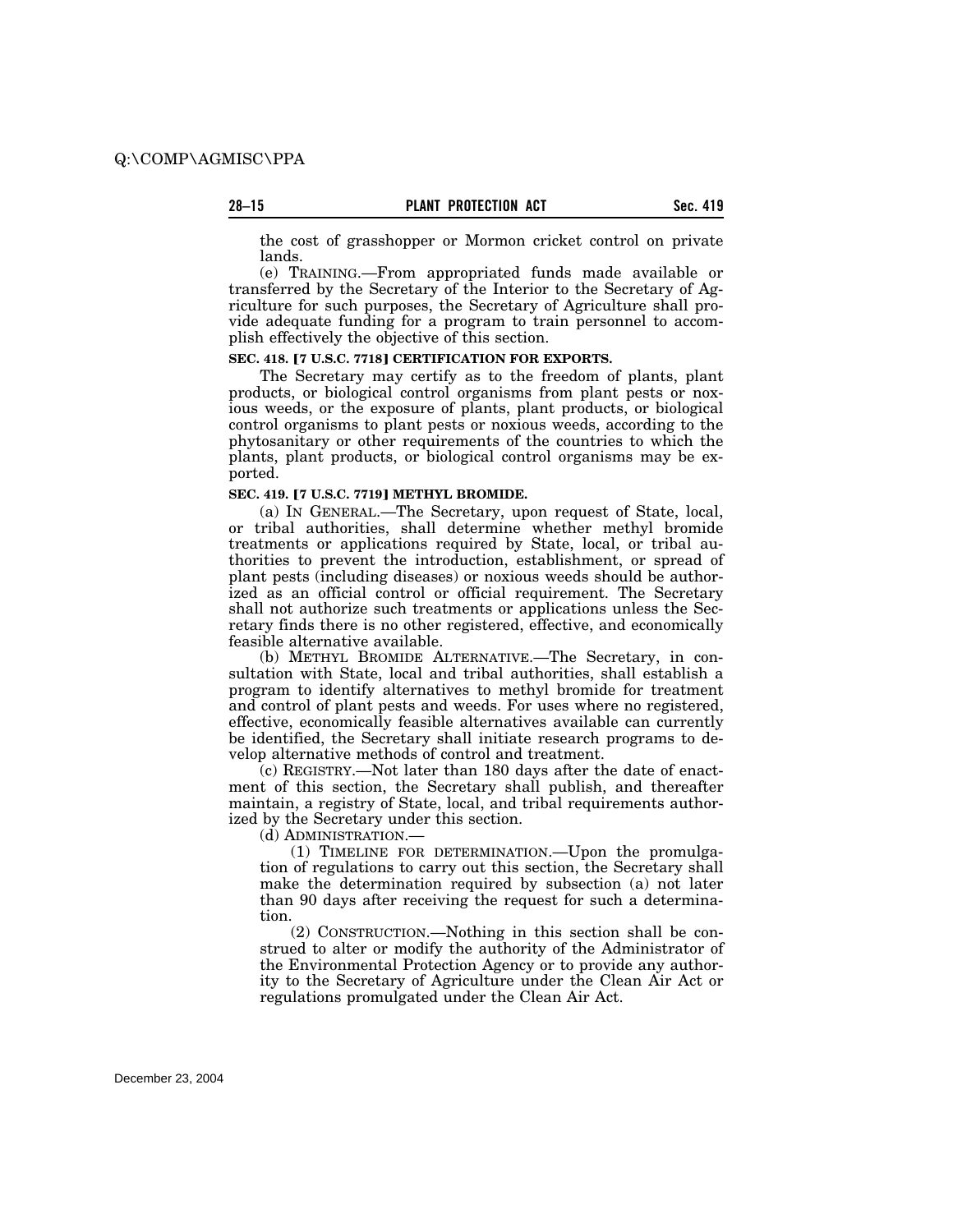### **Subtitle B—Inspection and Enforcement**

#### **SEC. 421. [7 U.S.C. 7731] INSPECTIONS, SEIZURES, AND WARRANTS.**

(a) ROLE OF ATTORNEY GENERAL.—The activities authorized by this section shall be carried out consistent with guidelines approved by the Attorney General.

(b) WARRANTLESS INSPECTIONS.—The Secretary may stop and inspect, without a warrant, any person or means of conveyance moving—

(1) into the United States to determine whether the person or means of conveyance is carrying any plant, plant product, biological control organism, plant pest, noxious weed, or article subject to this title;

(2) in interstate commerce, upon probable cause to believe that the person or means of conveyance is carrying any plant, plant product, biological control organism, plant pest, noxious weed, or article subject to this title; and

(3) in intrastate commerce from or within any State, portion of a State, or premises quarantined as part of a extraordinary emergency declared under section 415 upon probable cause to believe that the person or means of conveyance is carrying any plant, plant product, biological control organism, plant pest, noxious weed, or article regulated under that section or is moving subject to that section.

(c) INSPECTIONS WITH A WARRANT.—

(1) GENERAL AUTHORITY.—The Secretary may enter, with a warrant, any premises in the United States for the purpose of conducting investigations or making inspections and seizures under this title.

(2) APPLICATION AND ISSUANCE OF A WARRANT.—Upon proper oath or affirmation showing probable cause to believe that there is on certain premises any plant, plant product, biological control organism, plant pest, noxious weed, article, facility, or means of conveyance regulated under this title, a United States judge, a judge of a court of record in the United States, or a United States magistrate judge may, within the judge's or magistrate's jurisdiction, issue a warrant for the entry upon the premises to conduct any investigation or make any inspection or seizure under this title. The warrant may be applied for and executed by the Secretary or any United States Marshal.

#### **SEC. 422. [7 U.S.C. 7732] COLLECTION OF INFORMATION.**

The Secretary may gather and compile information and conduct any investigations the Secretary considers necessary for the administration and enforcement of this title.

#### **SEC. 423. [7 U.S.C. 7733] SUBPOENA AUTHORITY.**

(a) AUTHORITY TO ISSUE.—The Secretary shall have power to subpoena the attendance and testimony of any witness, and the production of all documentary evidence relating to the administration or enforcement of this title or any matter under investigation in connection with this title.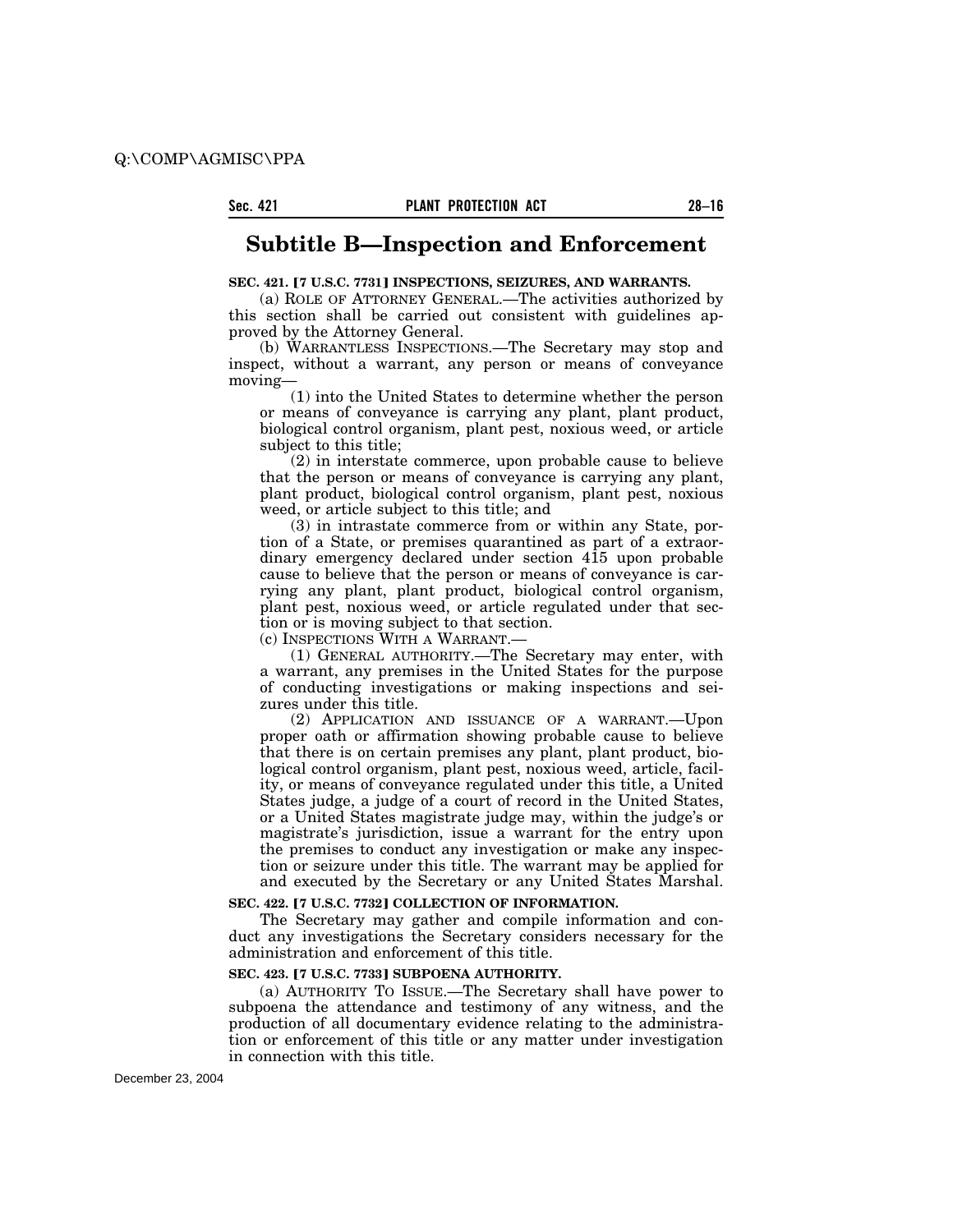(b) LOCATION OF PRODUCTION.—The attendance of any witness and production of documentary evidence relevant to the inquiry may be required from any place in the United States.

(c) ENFORCEMENT OF SUBPOENA.—In the case of disobedience to a subpoena by any person, the Secretary may request the Attorney General to invoke the aid of any court of the United States within the jurisdiction in which the investigation is conducted, or where the person resides, is found, transacts business, is licensed to do business, or is incorporated, in requiring the attendance and testimony of any witness and the production of documentary evidence. In case of a refusal to obey a subpoena issued to any person, a court may order the person to appear before the Secretary and give evidence concerning the matter in question or to produce documentary evidence. Any failure to obey the court's order may be punished by the court as a contempt of the court.

(d) COMPENSATION.—Witnesses summoned by the Secretary shall be paid the same fees and mileage that are paid to witnesses in courts of the United States, and witnesses whose depositions are taken and the persons taking the depositions shall be entitled to the same fees that are paid for similar services in the courts of the United States.

(e) PROCEDURES.—The Secretary shall publish procedures for the issuance of subpoenas under this section. Such procedures shall include a requirement that subpoenas be reviewed for legal sufficiency and signed by the Secretary. If the authority to sign a subpoena is delegated to an agency other than the Office of Administrative Law Judges, the agency receiving the delegation shall seek review for legal sufficiency outside that agency.

**SEC. 424. [7 U.S.C. 7734] PENALTIES FOR VIOLATION.** 

(a) CRIMINAL PENALTIES.—

(1) OFFENSES.—

(A) IN GENERAL.—A person that knowingly violates this title, or knowingly forges, counterfeits, or, without authority from the Secretary, uses, alters, defaces, or destroys any certificate, permit, or other document provided for in this title shall be fined under title 18, United States Code, imprisoned not more than 1 year, or both.

(B) MOVEMENT.—A person that knowingly imports, enters, exports, or moves any plant, plant product, biological control organism, plant pest, noxious weed, or article, for distribution or sale, in violation of this title, shall be fined under title 18, United States Code, imprisoned not more than 5 years, or both.

(2) MULTIPLE VIOLATIONS.—On the second and any subsequent conviction of a person of a violation of this title under paragraph (1), the person shall be fined under title 18, United States Code, imprisoned not more than 10 years, or both. (b) CIVIL PENALTIES.—

(1) IN GENERAL.—Any person that violates this title, or that forges, counterfeits, or, without authority from the Secretary, uses, alters, defaces, or destroys any certificate, permit, or other document provided for in this title may, after notice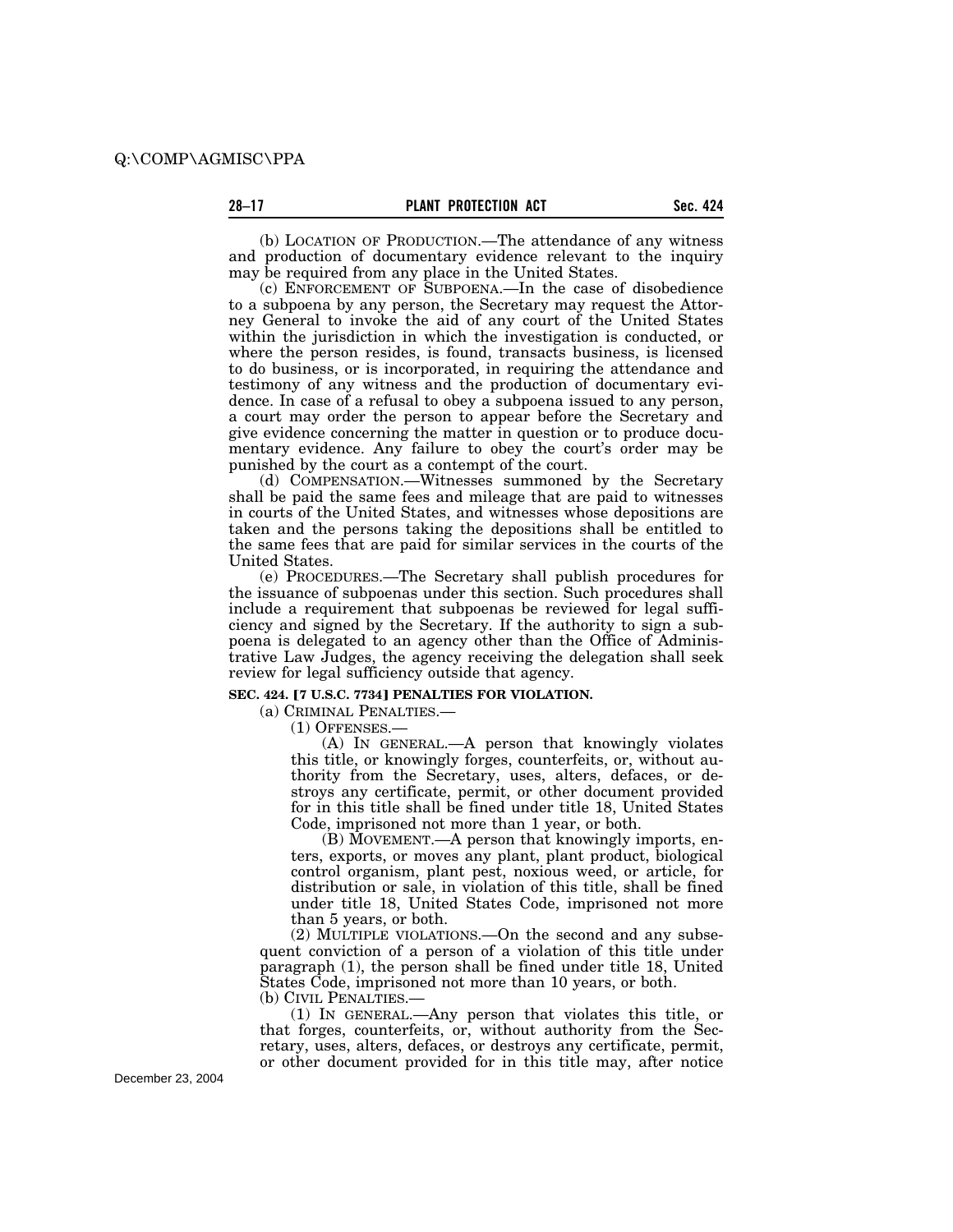and opportunity for a hearing on the record, be assessed a civil penalty by the Secretary that does not exceed the greater of-

 $\check{\text{(A)}}$  \$50,000 in the case of any individual (except that the civil penalty may not exceed \$1,000 in the case of an initial violation of this title by an individual moving regulated articles not for monetary gain), \$250,000 in the case of any other person for each violation, and \$500,000 for all violations adjudicated in a single proceeding; or

(B) twice the gross gain or gross loss for any violation, forgery, counterfeiting, unauthorized use, defacing, or destruction of a certificate, permit, or other document provided for in this title that results in the person deriving pecuniary gain or causing pecuniary loss to another.

(2) FACTORS IN DETERMINING CIVIL PENALTY.—In determining the amount of a civil penalty, the Secretary shall take into account the nature, circumstance, extent, and gravity of the violation or violations and the Secretary may consider, with respect to the violator—

(A) ability to pay;

(B) effect on ability to continue to do business;

(C) any history of prior violations;

(D) the degree of culpability; and

(E) any other factors the Secretary considers appropriate.

(3) SETTLEMENT OF CIVIL PENALTIES.—The Secretary may compromise, modify, or remit, with or without conditions, any civil penalty that may be assessed under this subsection.

(4) FINALITY OF ORDERS.—The order of the Secretary assessing a civil penalty shall be treated as a final order reviewable under chapter 158 of title 28, United States Code. The validity of the Secretary's order may not be reviewed in an action to collect the civil penalty. Any civil penalty not paid in full when due under an order assessing the civil penalty shall thereafter accrue interest until paid at the rate of interest applicable to civil judgments of the courts of the United States.

(c) LIABILITY FOR ACTS OF AN AGENT.—When construing and enforcing this title, the act, omission, or failure of any officer, agent, or person acting for or employed by any other person within the scope of his or her employment or office, shall be deemed also to be the act, omission, or failure of the other person.

(d) GUIDELINES FOR CIVIL PENALTIES.—The Secretary shall coordinate with the Attorney General to establish guidelines to determine under what circumstances the Secretary may issue a civil penalty or suitable notice of warning in lieu of prosecution by the Attorney General of a violation of this title.

#### SEC. 425. <sup>[7 U.S.C. 7735] ENFORCEMENT ACTIONS OF ATTORNEY GEN-</sup> **ERAL.**

The Attorney General may—

(1) prosecute, in the name of the United States, all criminal violations of this title that are referred to the Attorney General by the Secretary or are brought to the notice of the Attorney General by any person;

(2) bring an action to enjoin the violation of or to compel compliance with this title, or to enjoin any interference by any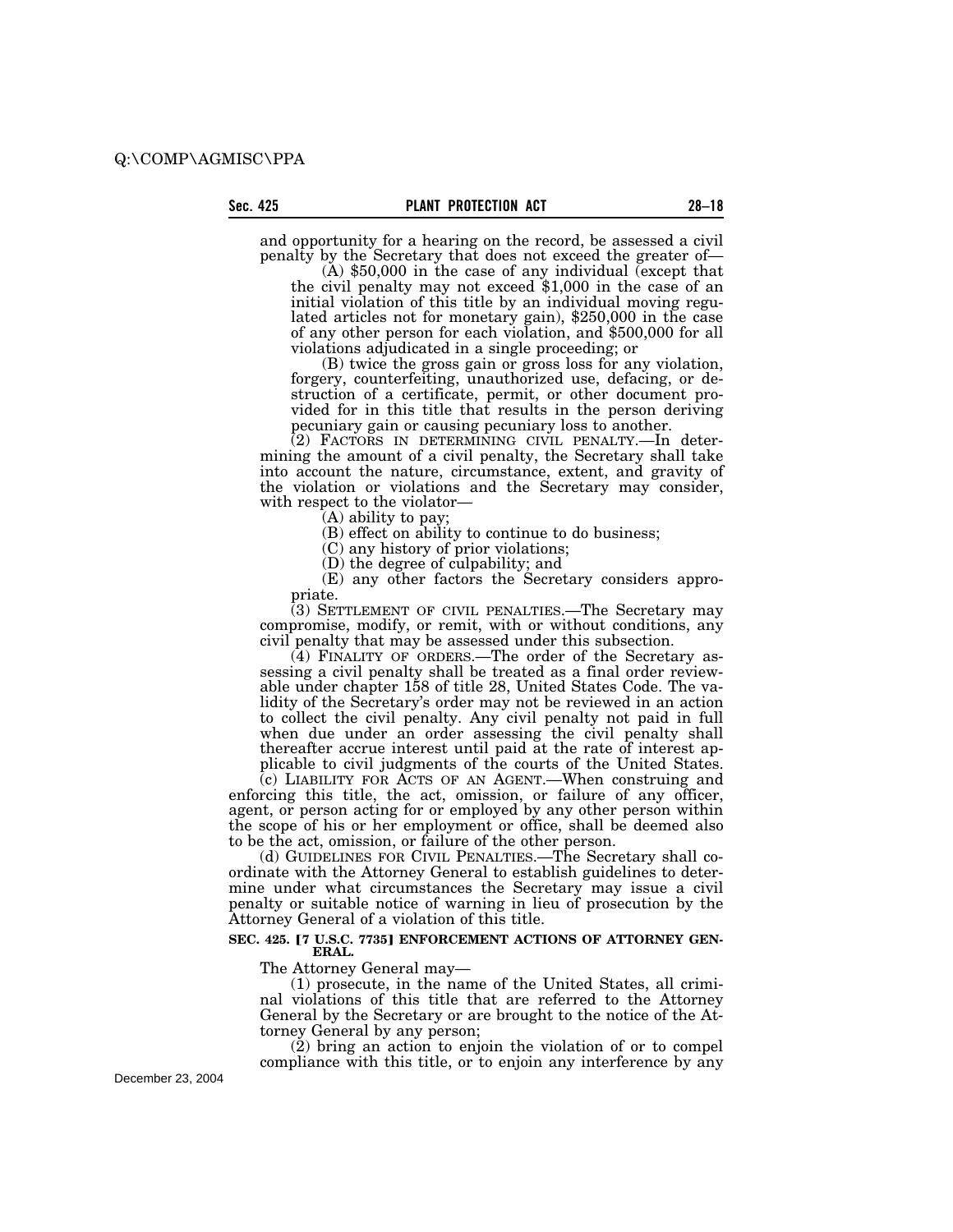person with the Secretary in carrying out this title, whenever the Secretary has reason to believe that the person has violated, or is about to violate this title, or has interfered, or is about to interfere, with the Secretary; and

(3) bring an action for the recovery of any unpaid civil penalty, funds under reimbursable agreements, late payment penalty, or interest assessed under this title.

#### **SEC. 426. [7 U.S.C. 7736] COURT JURISDICTION.**

(a) IN GENERAL.—The United States district courts, the District Court of Guam, the District Court of the Virgin Islands, the highest court of American Samoa, and the United States courts of other territories and possessions are vested with jurisdiction in all cases arising under this title. Any action arising under this title may be brought, and process may be served, in the judicial district where a violation or interference occurred or is about to occur, or where the person charged with the violation, interference, impending violation, impending interference, or failure to pay resides, is found, transacts business, is licensed to do business, or is incorporated.

(b) EXCEPTION.—This section does not apply to the imposition of civil penalties under section 424(b).

# **Subtitle C—Miscellaneous Provisions**

#### **SEC. 431. [7 U.S.C. 7751] COOPERATION.**

(a) IN GENERAL.—The Secretary may cooperate with other Federal agencies or entities, States or political subdivisions of States, national governments, local governments of other nations, domestic or international organizations, domestic or international associations, and other persons to carry out this title.

(b) RESPONSIBILITY.—The individual or entity cooperating with the Secretary under subsection (a) shall be responsible for—

(1) the authority necessary to conduct the operations or take measures on all land and properties within the foreign country or State, other than those owned or controlled by the United States; and

(2) other facilities and means as the Secretary determines necessary.

(c) TRANSFER OF BIOLOGICAL CONTROL METHODS.—The Secretary may transfer to a State, Federal agency, or other person biological control methods using biological control organisms against plant pests or noxious weeds.

(d) COOPERATION IN PROGRAM ADMINISTRATION.—The Secretary may cooperate with State authorities or other persons in the administration of programs for the improvement of plants, plant products, and biological control organisms.

(e) PHYTOSANITARY ISSUES.—The Secretary shall ensure that phytosanitary issues involving imports and exports are addressed based on sound science and consistent with applicable international agreements. To accomplish these goals, the Secretary may—

(1) conduct direct negotiations with plant health officials or other appropriate officials of other countries;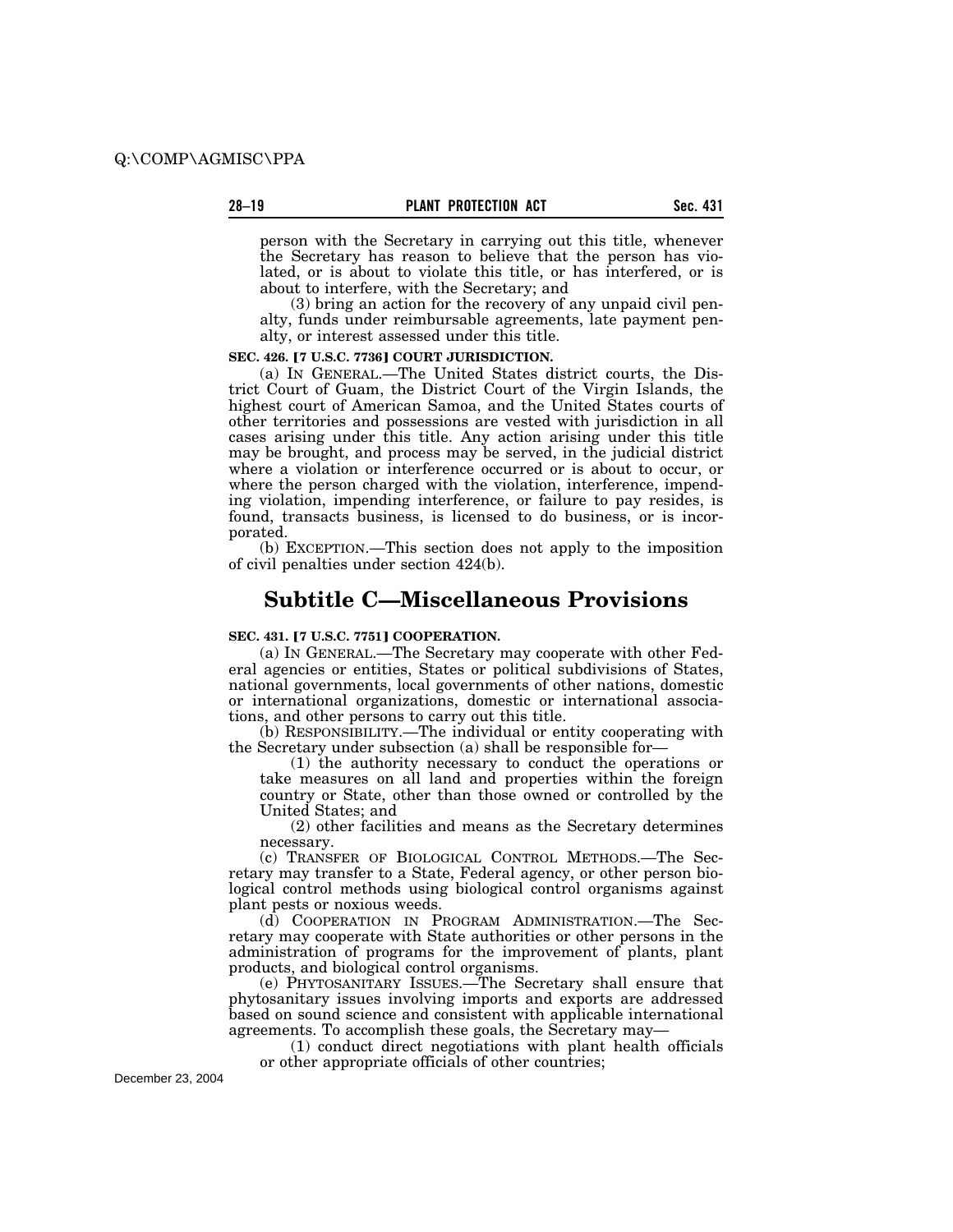(2) provide technical assistance, training, and guidance to any country requesting such assistance in the development of agricultural health protection systems and import/export systems; and

(3) maintain plant health and quarantine expertise in other countries—

(A) to facilitate the establishment of phytosanitary systems and the resolution of phytosanitary issues;

(B) to assist those countries with agricultural health protection activities; and

(C) to provide general liaison on agricultural health issues with the plant health or other appropriate officials of the country.

#### SEC. 432. <sup>[7 U.S.C. 7752] BUILDINGS, LAND, PEOPLE, CLAIMS, AND</sup> **AGREEMENTS.**

(a) IN GENERAL.—To the extent necessary to carry out this title, the Secretary may acquire and maintain all real or personal property for special purposes and employ any persons, make grants, and enter into any contracts, cooperative agreements, memoranda of understanding, or other agreements.

(b) TORT CLAIMS.—

(1) IN GENERAL.—Except as provided in paragraph (2), the Secretary may pay tort claims in the manner authorized in the first paragraph of section 2672 of title 28, United States Code, when the claims arise outside the United States in connection with activities that are authorized under this title.

(2) REQUIREMENTS OF CLAIM.—A claim may not be allowed under this subsection unless the claim is presented in writing to the Secretary within 2 years after the date on which the claim accrues.

#### SEC. 433. <sup>[7 U.S.C. 7753] REIMBURSABLE AGREEMENTS.</sup>

(a) AUTHORITY TO ENTER INTO AGREEMENTS.—The Secretary may enter into reimbursable fee agreements with persons for preclearance of plants, plant products, biological control organisms, and articles at locations outside the United States for movement into the United States.

(b) FUNDS COLLECTED FOR PRECLEARANCE.—Funds collected for preclearance shall be credited to accounts which may be established by the Secretary for this purpose and shall remain available until expended for the preclearance activities without fiscal year limitation.

(c) PAYMENT OF EMPLOYEES.—

(1) IN GENERAL.—Notwithstanding any other law, the Secretary may pay employees of the Department of Agriculture performing services relating to imports into and exports from the United States, for all overtime, night, or holiday work performed by them, at rates of pay established by the Secretary.

(2) REIMBURSEMENT OF THE SECRETARY.—

(A) IN GENERAL.—The Secretary may require persons for whom the services are performed to reimburse the Secretary for any sums of money paid by the Secretary for the services.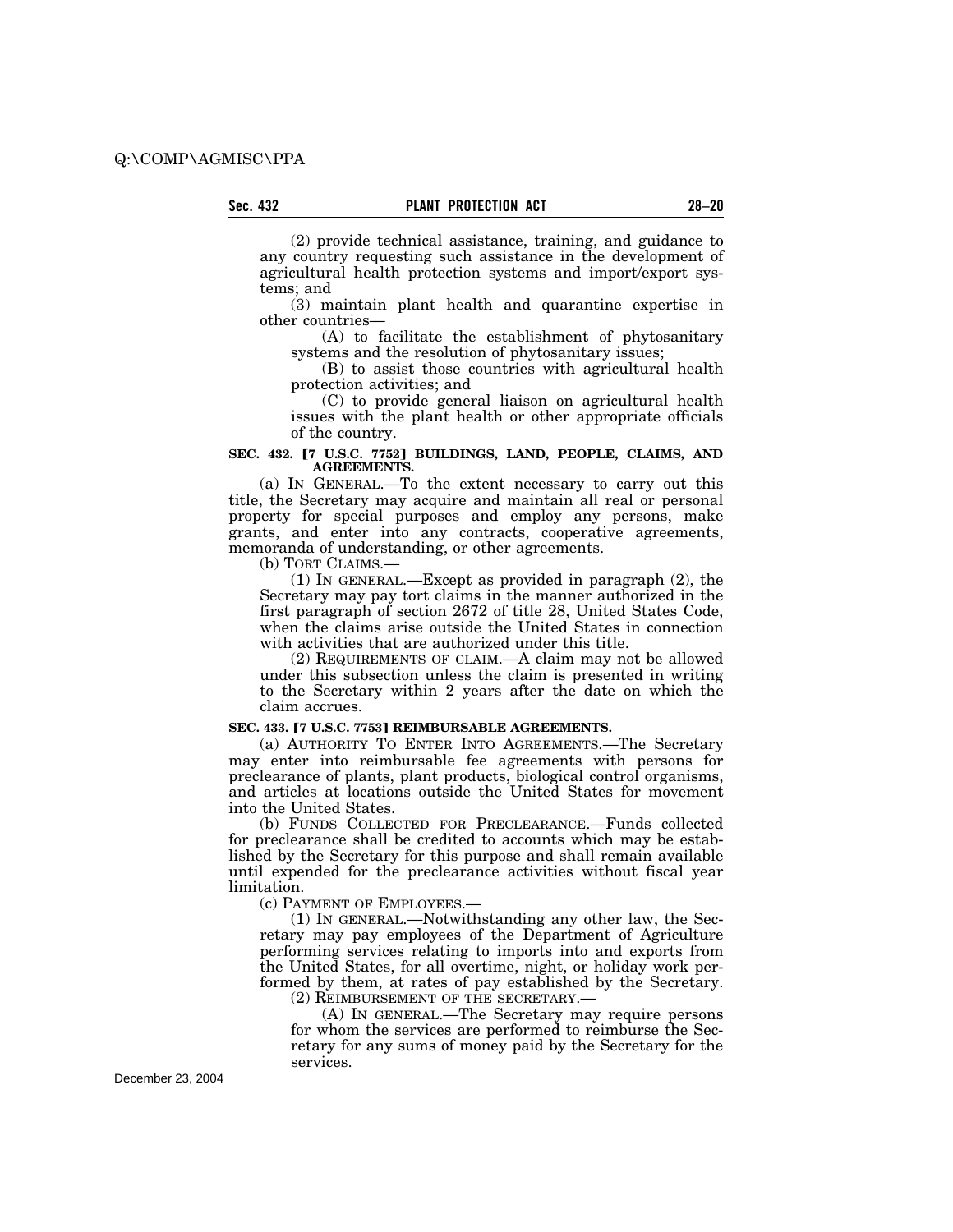(B) USE OF FUNDS.—All funds collected under this paragraph shall be credited to the account that incurs the costs and shall remain available until expended without

fiscal year limitation.<br>(d) LATE PAYMENT PENALTIES.

(1) COLLECTION.—Upon failure to reimburse the Secretary in accordance with this section, the Secretary may assess a late payment penalty, and the overdue funds shall accrue interest, as required by section 3717 of title 31, United States Code.

(2) USE OF FUNDS.—Any late payment penalty and any accrued interest shall be credited to the account that incurs the costs and shall remain available until expended without fiscal year limitation.

#### **SEC. 434. [7 U.S.C. 7754] REGULATIONS AND ORDERS.**

The Secretary may issue such regulations and orders as the Secretary considers necessary to carry out this title.

#### **SEC. 435. [7 U.S.C. 7755] PROTECTION FOR MAIL HANDLERS.**

This title shall not apply to any employee of the United States in the performance of the duties of the employee in handling the mail.

#### **SEC. 436.** ø**7 U.S.C. 7756**¿ **PREEMPTION.**

(a) REGULATION OF FOREIGN COMMERCE.—No State or political subdivision of a State may regulate in foreign commerce any article, means of conveyance, plant, biological control organism, plant pest, noxious weed, or plant product in order—

(1) to control a plant pest or noxious weed;

(2) to eradicate a plant pest or noxious weed; or

(3) prevent the introduction or dissemination of a biological control organism, plant pest, or noxious weed.

(b) REGULATION OF INTERSTATE COMMERCE.— (1) IN GENERAL.—Except as provided in paragraph (2), no State or political subdivision of a State may regulate the movement in interstate commerce of any article, means of conveyance, plant, biological control organism, plant pest, noxious weed, or plant product in order to control a plant pest or noxious weed, eradicate a plant pest or noxious weed, or prevent the introduction or dissemination of a biological control organism, plant pest, or noxious weed, if the Secretary has issued a regulation or order to prevent the dissemination of the biological control organism, plant pest, or noxious weed within the United States.

(2) EXCEPTIONS.—

(A) REGULATIONS CONSISTENT WITH FEDERAL REGULA-TIONS.—A State or a political subdivision of a State may impose prohibitions or restrictions upon the movement in interstate commerce of articles, means of conveyance, plants, biological control organisms, plant pests, noxious weeds, or plant products that are consistent with and do not exceed the regulations or orders issued by the Secretary.

(B) SPECIAL NEED.—A State or political subdivision of a State may impose prohibitions or restrictions upon the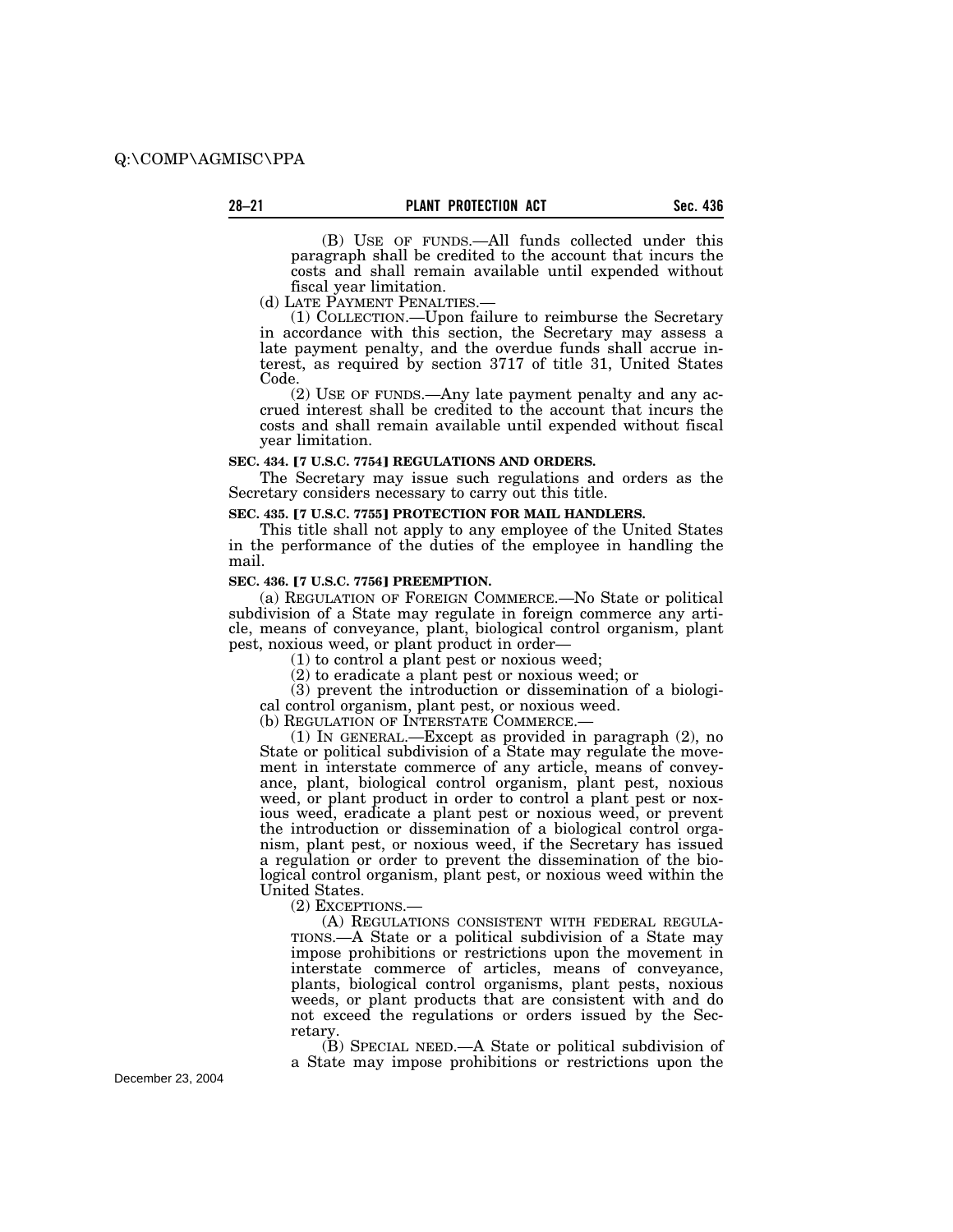#### **Sec. 437 PLANT PROTECTION ACT 28–22**

movement in interstate commerce of articles, means of conveyance, plants, plant products, biological control organisms, plant pests, or noxious weeds that are in addition to the prohibitions or restrictions imposed by the Secretary, if the State or political subdivision of a State demonstrates to the Secretary and the Secretary finds that there is a special need for additional prohibitions or restrictions based on sound scientific data or a thorough risk assessment.

#### **SEC. 437. [7 U.S.C. 7757] SEVERABILITY.**

If any provision of this title or application of any provision of this title to any person or circumstances is held invalid, the remainder of this title and the application of the provision to other persons and circumstances shall not be affected by the invalidity.

#### SEC. 438. <sup>[7 U.S.C. 7758] REPEAL OF SUPERSEDED LAWS.</sup>

(a) REPEAL.—The following provisions of law are repealed:

(1) The Act of August 20, 1912 (commonly known as the "Plant Quarantine Act") (7 U.S.C. 151–164a, 167).

(2) The Federal Plant Pest Act (7 U.S.C. 150aa et seq. and 7 U.S.C. 147a note).

(3) Subsections (a) through (e) of section 102 of the Department of Agriculture Organic Act of 1944 (7 U.S.C. 147a).

(4) The Federal Noxious Weed Act of 1974 (7 U.S.C. 2801 et seq.), except the first section and section 15 of that Act (7 U.S.C. 2801 note and 7 U.S.C. 2814).

(5) The Act of January 31, 1942 (commonly known as the ''Mexican Border Act'') (7 U.S.C. 149).

(6) The Joint Resolution of April 6, 1937 (commonly known as the ''Insect Control Act'') (7 U.S.C. 148 et seq.).

(7) The Halogeton Glomeratus Act (7 U.S.C. 1651 et seq.).

(8) The Golden Nematode Act (7 U.S.C. 150 et seq.).

(9) Section 1773 of the Food Security Act of 1985 (Public Law 99–198; 7 U.S.C. 148f ).

(b) EMERGENCY TRANSFER AUTHORITY REGARDING PLANT PESTS.—The first section of Public Law 97–46 (7 U.S.C. 147b) is amended—

(1) by striking ''plant pests or''; and

(2) by striking ''section 102 of the Act of September 21, 1944, as amended (7 U.S.C. 147a), and''.

(c) EFFECT ON REGULATIONS.—Regulations issued under the authority of a provision of law repealed by subsection (a) shall remain in effect until such time as the Secretary issues a regulation under section 434 that supersedes the earlier regulation.

### **Subtitle D—Authorization of Appropriations**

#### **SEC. 441. [7 U.S.C. 7771] AUTHORIZATION OF APPROPRIATIONS.**

There are authorized to be appropriated such amounts as may be necessary to carry out this title. Except as specifically author-

ized by law, no part of the money appropriated under this section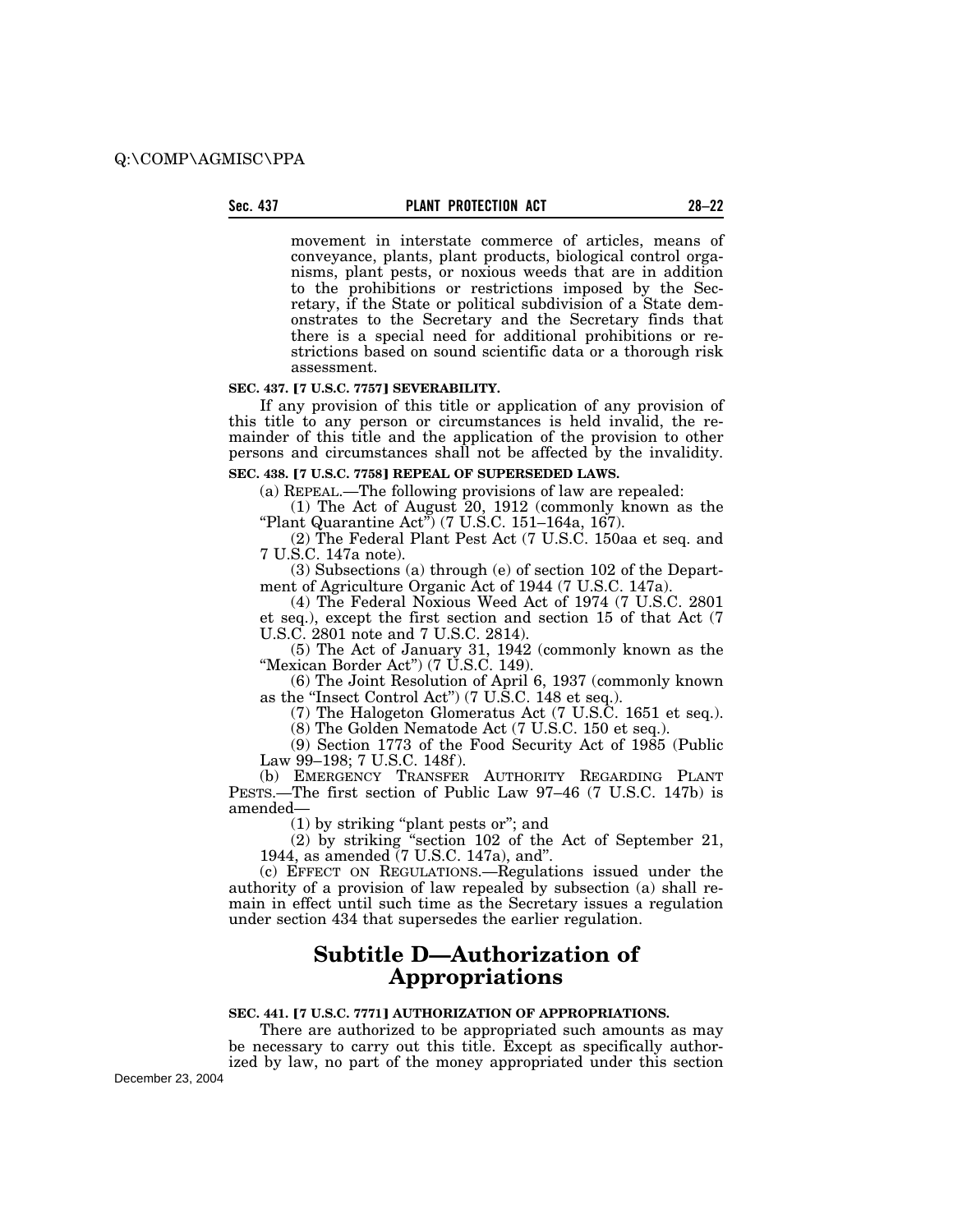shall be used to pay indemnities for property injured or destroyed by or at the direction of the Secretary.

#### **SEC. 442. [7 U.S.C. 7772] TRANSFER AUTHORITY.**

(a) AUTHORITY TO TRANSFER CERTAIN FUNDS.—In connection with an emergency in which a plant pest or noxious weed threatens any segment of the agricultural production of the United States, the Secretary may transfer from other appropriations or funds available to the agencies or corporations of the Department of Agriculture such amounts as the Secretary considers necessary to be available in the emergency for the arrest, control, eradication, and prevention of the spread of the plant pest or noxious weed and for related expenses.

(b) AVAILABILITY.—Any funds transferred under this section shall remain available for such purposes without fiscal year limitation.

(c) SECRETARIAL DISCRETION.—The action of any officer, employee, or agent of the Secretary in carrying out this Act, including determining the amount of and making any payment authorized to be made under this title, shall not be subject to a review of longer than 60 days by any officer or employee of the Federal Government other than the Secretary or the designee of the Secretary.

# **Subtitle E—Noxious Weed Control and Eradication**

#### **SEC. 451.** ø**7 U.S.C. 7701 note**¿ **SHORT TITLE.**

This subtitle may be cited as the ''Noxious Weed Control and Eradication Act of 2004''.

#### **SEC. 452. [7 U.S.C. 7781] DEFINITIONS.**

In this subtitle:

(1) INDIAN TRIBE.—The term ''Indian Tribe'' has the meaning given that term in section 4 of the Indian Self-Determination and Education Assistance Act (25 U.S.C. 450b).

(2) WEED MANAGEMENT ENTITY.—The term ''weed management entity'' means an entity that—

(A) is recognized by the State in which it is established;

(B) is established for the purpose of or has demonstrable expertise and significant experience in controlling or eradicating noxious weeds and increasing public knowledge and education concerning the need to control or eradicate noxious weeds;

(C) may be multijurisdictional and multidisciplinary in nature;

(D) may include representatives from Federal, State, local, or, where applicable, Indian Tribe governments, private organizations, individuals, and State-recognized conservation districts or State-recognized weed management districts; and

(E) has existing authority to perform land management activities on Federal land if the proposed project or activity is on Federal lands.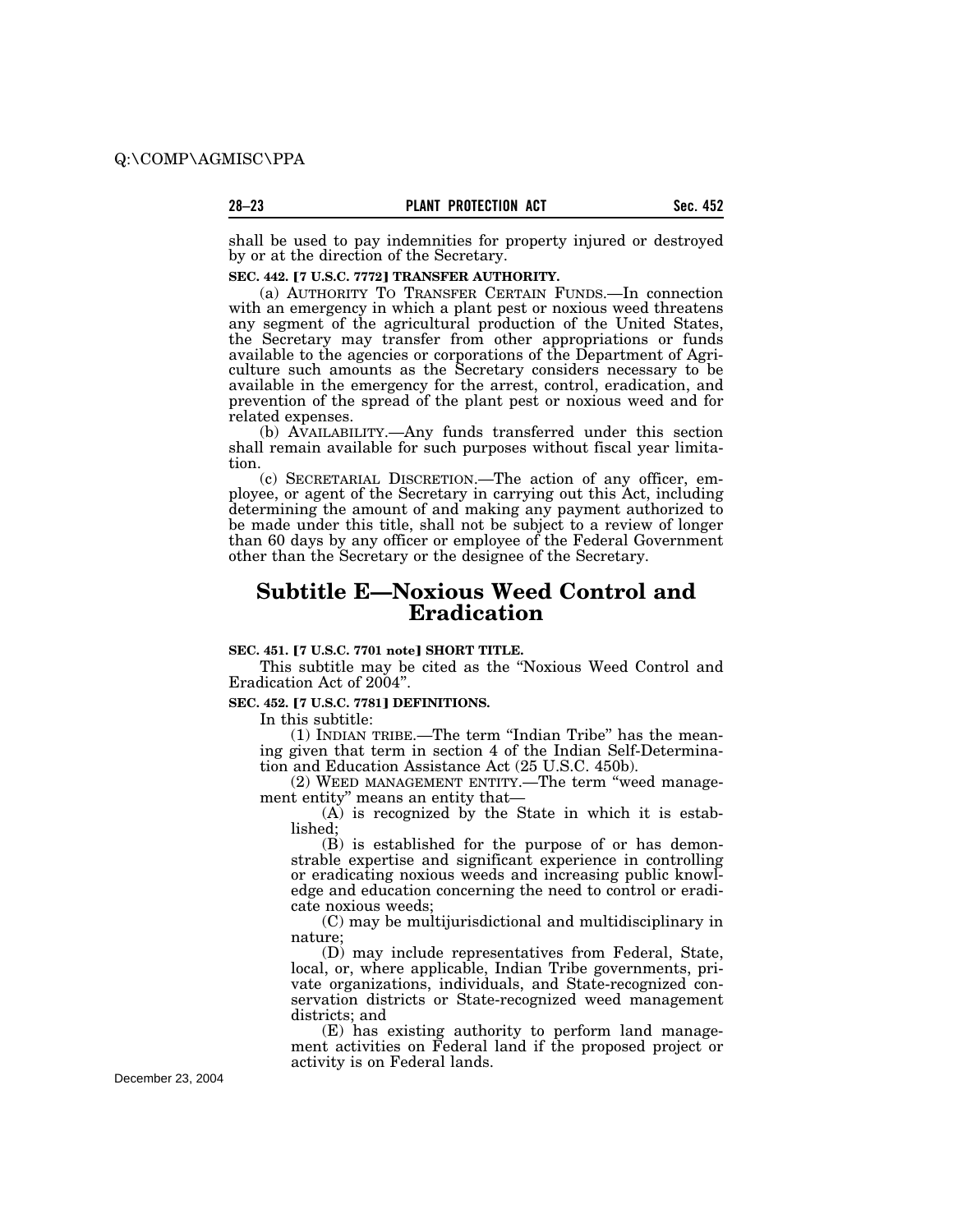(3) FEDERAL LANDS.—The term ''Federal lands'' means those lands owned and managed by the United States Forest Service or the Bureau of Land Management.

#### SEC. 453. <sup>[7 U.S.C. 7782] **ESTABLISHMENT OF PROGRAM.**</sup>

(a) IN GENERAL.—The Secretary shall establish a program to provide financial and technical assistance to control or eradicate noxious weeds.

(b) GRANTS.—Subject to the availability of appropriations under section 457(a), the Secretary shall make grants under section 454 to weed management entities for the control or eradication of noxious weeds.

(c) AGREEMENTS.—Subject to the availability of appropriations under section 457(b), the Secretary shall enter into agreements under section 455 with weed management entities to provide financial and technical assistance for the control or eradication of noxious weeds.

#### **SEC. 454.** ø**7 U.S.C. 7783**¿ **GRANTS TO WEED MANAGEMENT ENTITIES.**

(a) CONSULTATION AND CONSENT.—In carrying out a grant under this subtitle, the weed management entity and the Secretary shall—

(1) if the activities funded under the grant will take place on Federal land, consult with the heads of the Federal agencies having jurisdiction over the land; or

(2) obtain the written consent of the non-Federal landowner.

(b) GRANT CONSIDERATIONS.—In determining the amount of a grant to a weed management entity, the Secretary shall consider—

(1) the severity or potential severity of the noxious weed problem;

(2) the extent to which the Federal funds will be used to leverage non-Federal funds to address the noxious weed problem;

(3) the extent to which the weed management entity has made progress in addressing the noxious weeds problem; and

(4) other factors that the Secretary determines to be relevant.

(c) USE OF GRANT FUNDS; COST SHARES.—

(1) USE OF GRANTS.—A weed management entity that receives a grant under subsection (a) shall use the grant funds to carry out a project authorized by subsection (d) for the control or eradication of a noxious weed.

(2) COST SHARES.—

(A) FEDERAL COST SHARE.—The Federal share of the cost of carrying out an authorized project under this section exclusively on non-Federal land shall not exceed 50 percent.

(B) FORM OF NON-FEDERAL COST SHARE.—The non-Federal share of the cost of carrying out an authorized project under this section may be provided in cash or in kind.

(d) AUTHORIZED PROJECTS.—Projects funded by grants under this section include the following:

(1) Education, inventories and mapping, management, monitoring, methods development, and other capacity building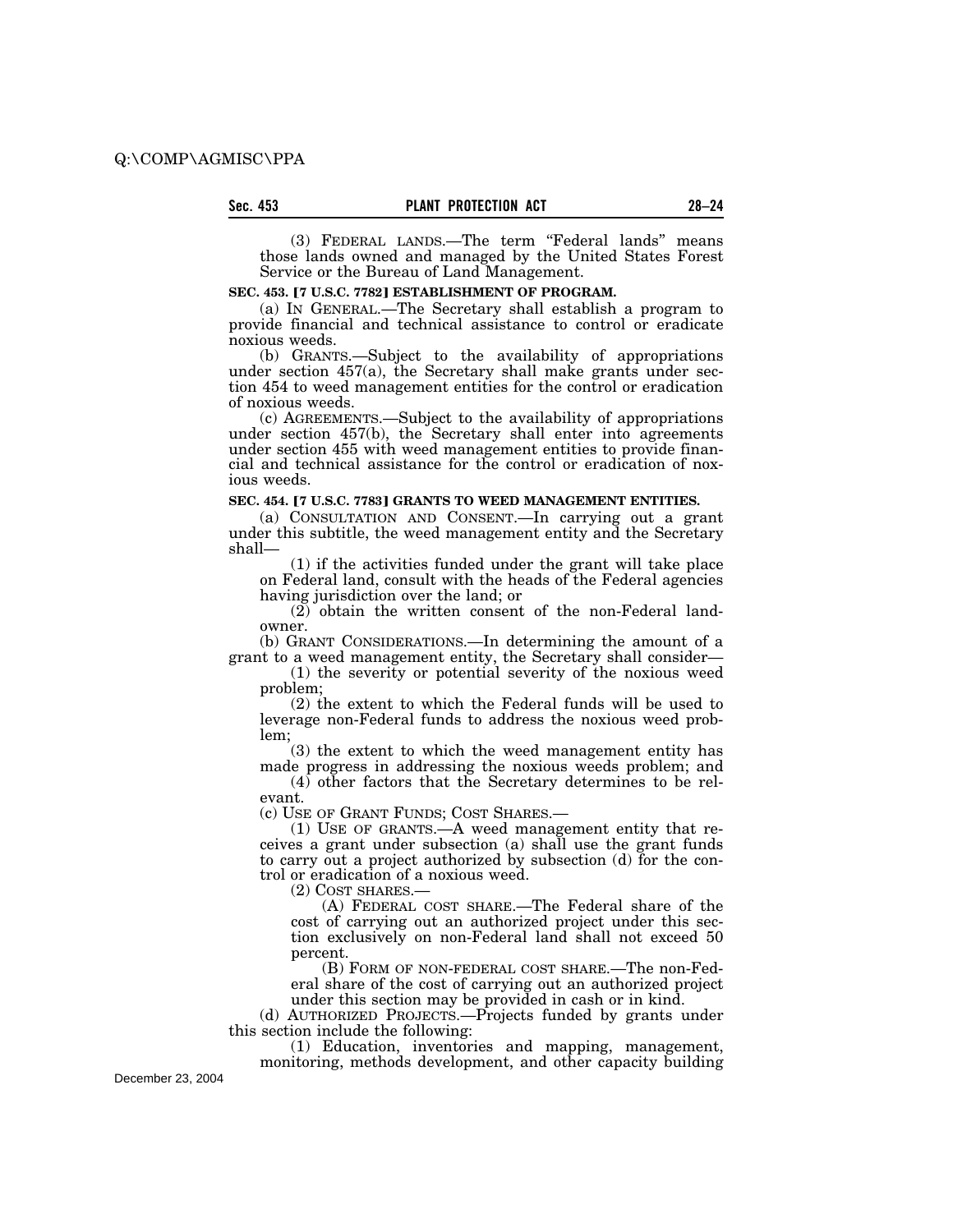activities, including the payment of the cost of personnel and equipment that promote control or eradication of noxious weeds.

(2) Other activities to control or eradicate noxious weeds or promote control or eradication of noxious weeds.

(e) APPLICATION.—To be eligible to receive assistance under this section, a weed management entity shall prepare and submit to the Secretary an application containing such information as the Secretary shall by regulation require.

(f) SELECTION OF PROJECTS.—Projects funded under this section shall be selected by the Secretary on a competitive basis, taking into consideration the following:

(1) The severity of the noxious weed problem or potential problem addressed by the project.

(2) The likelihood that the project will prevent or resolve the problem, or increase knowledge about resolving similar problems.

(3) The extent to which the Federal funds will leverage non-Federal funds to address the noxious weed problem addressed by the project.

(4) The extent to which the program will improve the overall capacity of the United States to address noxious weed control and management.

(5) The extent to which the weed management entity has made progress in addressing noxious weed problems.

(6) The extent to which the project will provide a comprehensive approach to the control or eradication of noxious weeds.

(7) The extent to which the project will reduce the total population of noxious weeds.

(8) The extent to which the project promotes cooperation and participation between States that have common interests in controlling and eradicating noxious weeds.

(9) Other factors that the Secretary determines to be relevant.

(g) REGIONAL, STATE, AND LOCAL INVOLVEMENT.—In determining which projects receive funding under this section, the Secretary shall, to the maximum extent practicable—

(1) rely on technical and merit reviews provided by regional, State, or local weed management experts; and

(2) give priority to projects that maximize the involvement of State, local and, where applicable, Indian Tribe governments.

(h) SPECIAL CONSIDERATION.—The Secretary shall give special consideration to States with approved weed management entities established by Indian Tribes and may provide an additional allocation to a State to meet the particular needs and projects that the weed management entity plans to address.

#### **SEC. 455. [7 U.S.C. 7784] AGREEMENTS.**

(a) CONSULTATION AND CONSENT.—In carrying out an agreement under this section, the Secretary shall—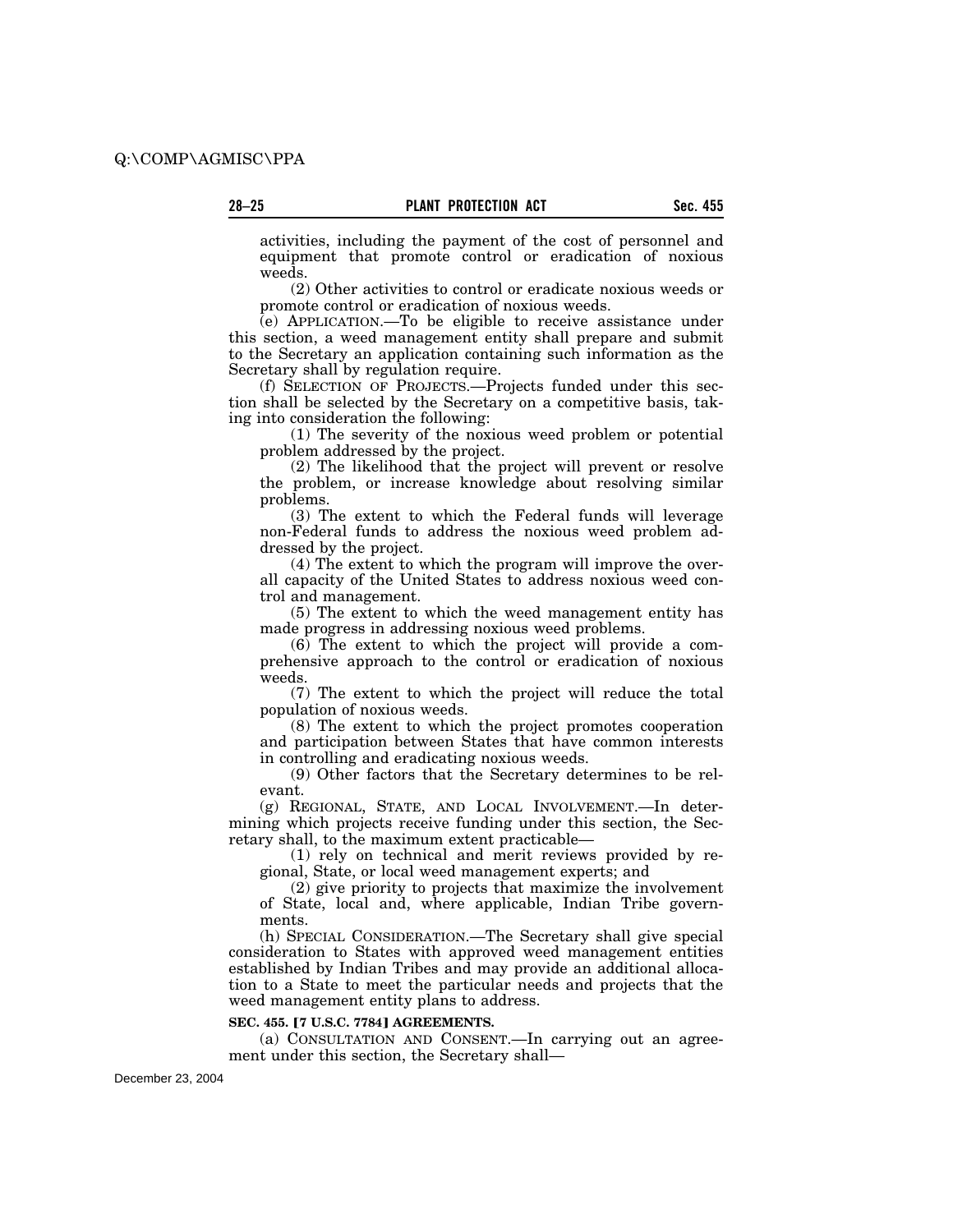(1) if the activities funded under the agreement will take place on Federal land, consult with the heads of the Federal agencies having jurisdiction over the land; or

(2) obtain the written consent of the non-Federal landowner.

(b) APPLICATION OF OTHER LAWS.—The Secretary may enter into agreements under this section with weed management entities notwithstanding sections 6301 through 6309 of title 31, United States Code, and other laws relating to the procurement of goods and services for the Federal Government.

(c) ELIGIBLE ACTIVITIES.—Activities carried out under an agreement under this section may include the following:

(1) Education, inventories and mapping, management, monitoring, methods development, and other capacity building activities, including the payment of the cost of personnel and equipment that promote control or eradication of noxious weeds.

(2) Other activities to control or eradicate noxious weeds. (d) SELECTION OF ACTIVITIES.—Activities funded under this section shall be selected by the Secretary taking into consideration the following:

(1) The severity of the noxious weeds problem or potential problem addressed by the activities.

(2) The likelihood that the activity will prevent or resolve the problem, or increase knowledge about resolving similar problems.

(3) The extent to which the activity will provide a comprehensive approach to the control or eradication of noxious weeds.

(4) The extent to which the program will improve the overall capacity of the United States to address noxious weed control and management.

(5) The extent to which the project promotes cooperation and participation between States that have common interests in controlling and eradicating noxious weeds.

(6) Other factors that the Secretary determines to be relevant.

(e) REGIONAL, STATE, AND LOCAL INVOLVEMENT.—In determining which activities receive funding under this section, the Secretary shall, to the maximum extent practicable—

(1) rely on technical and merit reviews provided by regional, State, or local weed management experts; and

(2) give priority to activities that maximize the involvement of State, local, and, where applicable, representatives of Indian Tribe governments.

(f) RAPID RESPONSE PROGRAM.—At the request of the Governor of a State, the Secretary may enter into a cooperative agreement with a weed management entity in that State to enable rapid response to outbreaks of noxious weeds at a stage which rapid eradication and control is possible and to ensure eradication or immediate control of the noxious weeds if—

(1) there is a demonstrated need for the assistance;